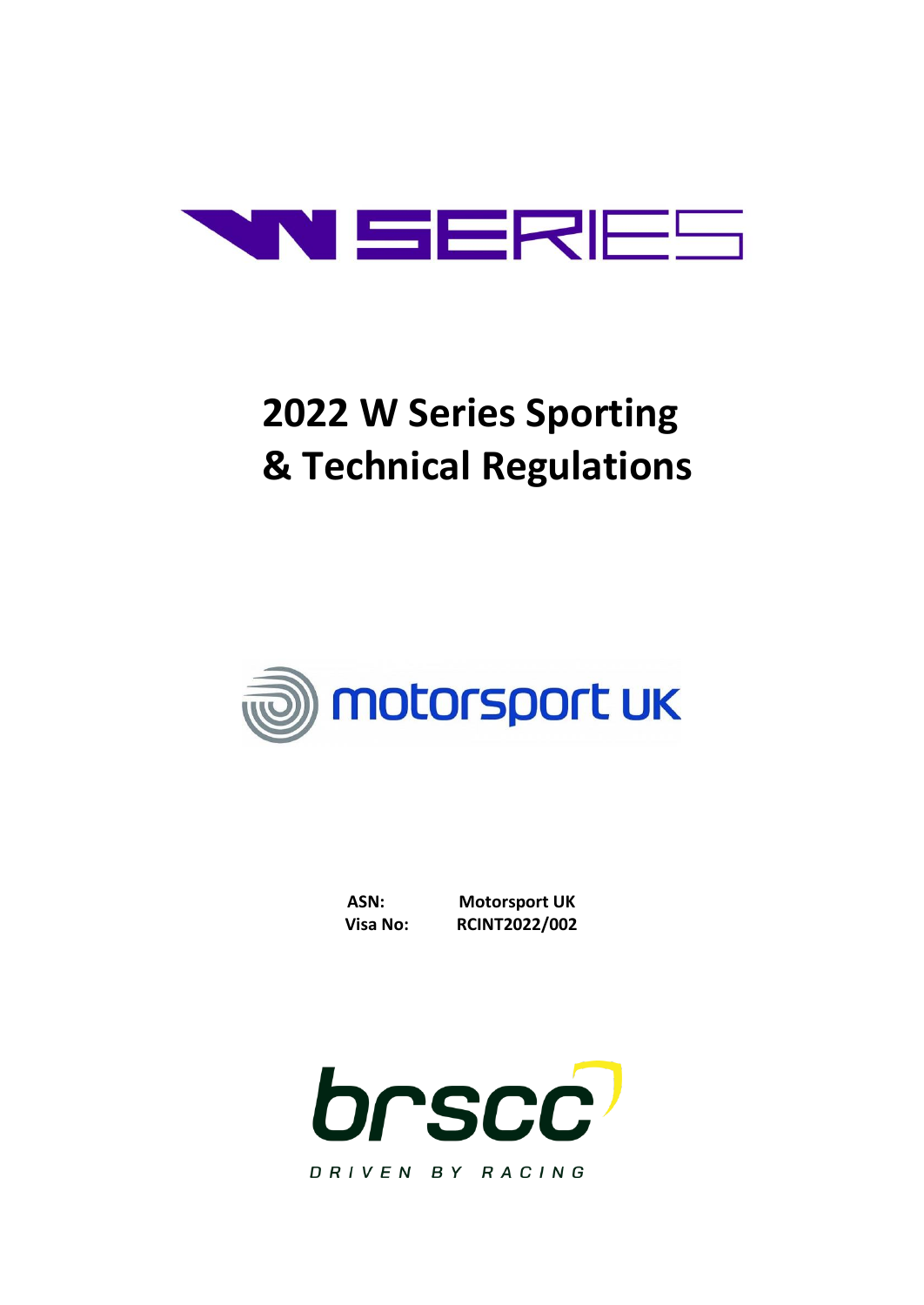### **SPORTING REGULATIONS**

### **1. Introduction**

The W Series Championship ("Series" or "Championship") is owned and managed by W Series Limited. The Series is organised in conformity with the provisions of the FIA International Sporting Code and its appendices (the Code), the FIA General Prescriptions on Circuits (if applicable), the General Prescriptions applicable to International Series and the National Sporting Regulations of the Motorsport UK (together the "International Rules"). The Series will be run in conformity with these sporting and technical regulations, as may be supplemented or amended from time to time, and the technical regulations always being in conformity with the safety prescriptions of the FIA's Appendix J for eligible cars (Article 275) (the "Regulations").

By submitting an entry and/or participating in the Series, each Competitor (defined below) is deemed to have agreed to be bound by and to comply with the International Rules and these Regulations as well as any applicable sanctioning regime in respect of non-compliance.

Drivers should read these Regulations in conjunction with their Driver Agreement and Driver Promotions Agreement (the "Driver Agreements"). In the case of any inconsistencies between the Driver Agreements and:

- (a) the sporting regulations, the Driver Agreements shall prevail; and
- (b) the technical regulations, the Technical Regulations shall prevail.

All personal data submitted by Competitors will be processed in accordance with applicable data protection laws. Competitors acknowledge and agree that personal data is processed by W Series Limited for the purpose of administering the Series, enforcing these Regulations, and maintaining the integrity of the sport.

### **2. Organisation**

2.1 **Promoter:** W Series Limited

46-48 Grosvenor Gardens, London SW1W 0EB +44 (0) 20 3457 2880 +44 (0) 77 8633 0788 [c.bondmuir@wseries.com](mailto:c.bondmuir@wseries.com) [www.wseries.com](http://www.wseries.com/)

|  | <b>Organiser:</b> British Racing and Sports Car Club (BRSCC) |
|--|--------------------------------------------------------------|
|--|--------------------------------------------------------------|

 Suite 1, 60 Churchill Square Business Centre, Kings Hill, Kent ME19 4YU + 44 (0) 1732 780100 + 44 (0) 7770 396679 [enquiries@brscc.co.uk](mailto:enquiries@brscc.co.uk) [www.brscc.co.uk](http://www.brscc.co.uk/)

2.2 **ASN:** Motorsport UK

Motorsport UK, 141 The Command Work, Bicester Heritage OX27 8FY

+44 (0)1753 765000 +44 (0)1753 682938 [race@motorsportuk.org](mailto:race@motorsportuk.org) [www.motorsportuk.org](http://www.motorsportuk.org/)

### 2.3 **Organising Committee**

- W Series Racing Director (Committee Chairman) Dave Ryan
- Race Director Andy Holley, Peter Daly (per assigned event)
- W Series Racing Co-ordinator David Lowe
- W Series Technical Delegate Stephen Rose

| <b>Chairman of the Panel of Stewards</b> |
|------------------------------------------|
|                                          |

Dennis Carter (per assigned event) Steve Pence (per assigned event)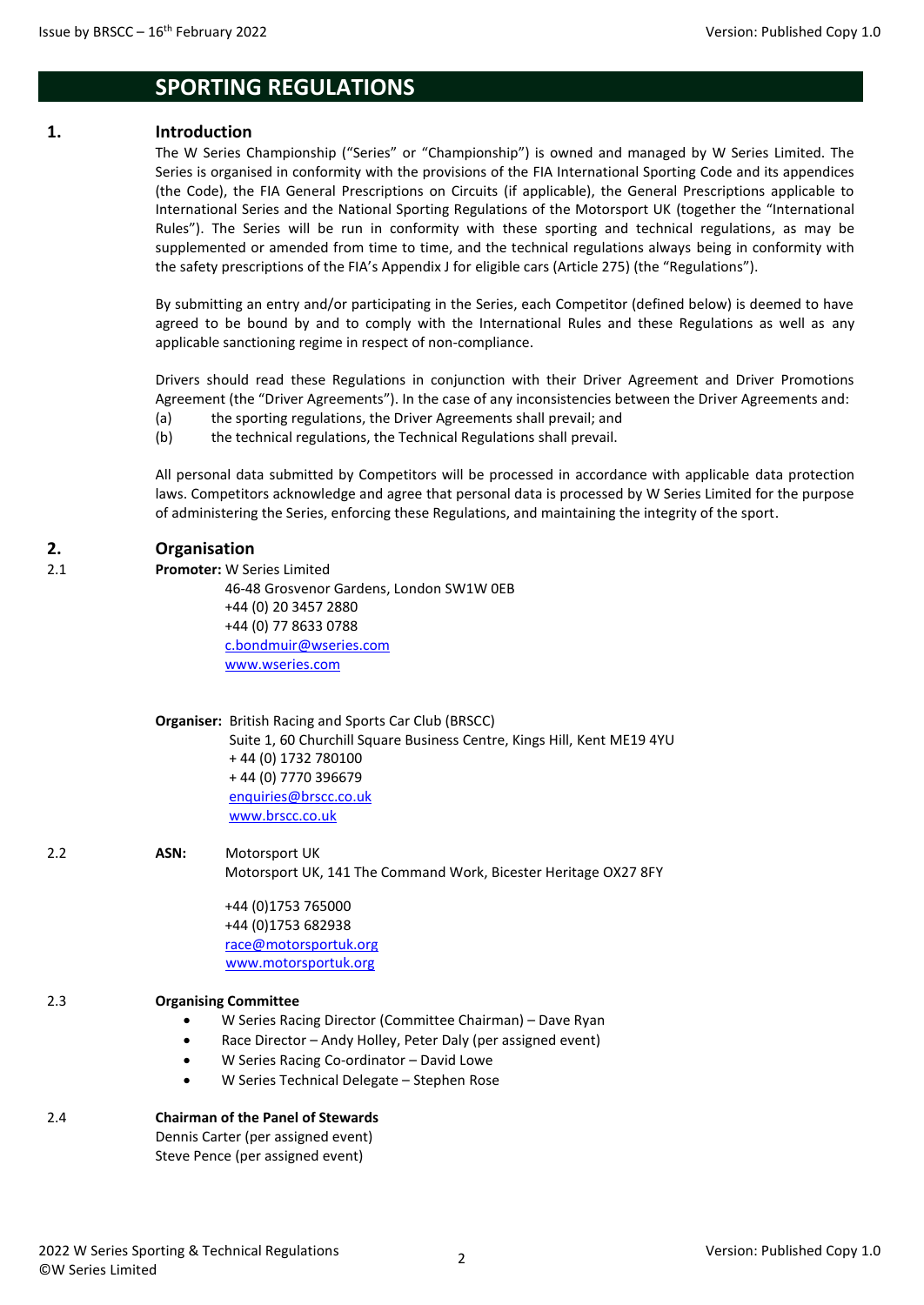#### 2.5 **Series Delegates**

• Technical Delegate – Stephen Rose

### 2.6 **Other Officials**

**Racing Co-ordinator -** David Lowe **Race Directors –** Andy Holley, Peter Daly (per assigned event)

### **3. Regulations**

3.1 The Regulations are published in English only. Pre-event information and bulletins that modify and/or supplement the Regulations may be issued by the W Series Organising Committee and any such preevent information and bulletins shall be binding on all Competitors.

> The Supplementary Regulations of the individual events issued in the form set out in Appendix 1 of The Code in relation to the series will be part of the rules.

> All competitors, drivers and personnel participating in the series shall undertake to observe all the provisions as supplemented or amended of the rules, the general prescriptions on circuit, the technical regulations, bulletins & clarifications issued during the season.

- 3.2 All pre-Event information and bulletins shall be countersigned (i) for technical bulletins by the Technical Delegate and the Chairman of the Stewards; and (ii) for sporting bulletins by the Race Director and the Chairman of the Stewards.
- 3.3 The following Officials will be nominated for each Event by the W Series Organising Committee:
	- a Steward to act as the Chairman of the Panel of the Stewards.
	- a Race Director who shall have over riding authority in the following matters and the Clerk of the Course may only give orders in respect of such matters with express agreement of the Race Director:
		- the control of Practice, Qualifying and the Race, adherence to the timetable and, if the Race Director deems it necessary, the formulation of any proposal to the Stewards to modify the timetable in accordance with the Rules.
		- the stopping of any car in accordance with the Rules.
		- the stopping of Practice, Qualifying or suspension of the Race in accordance with the Sporting Regulations if the Race Director deems it unsafe to continue.
		- the starting procedure.
		- the use of the safety car.
		- the removal of lap times in any Free Practice or Qualifying Session for Track Limit Infringements.
		- enforcing a stop/go penalty for a time set at his/her discretion for Track Limit Infringements in any Free Practice or Qualifying Session.

A Technical Delegate who will be responsible for scrutineering and will have full authority over the national scrutineers.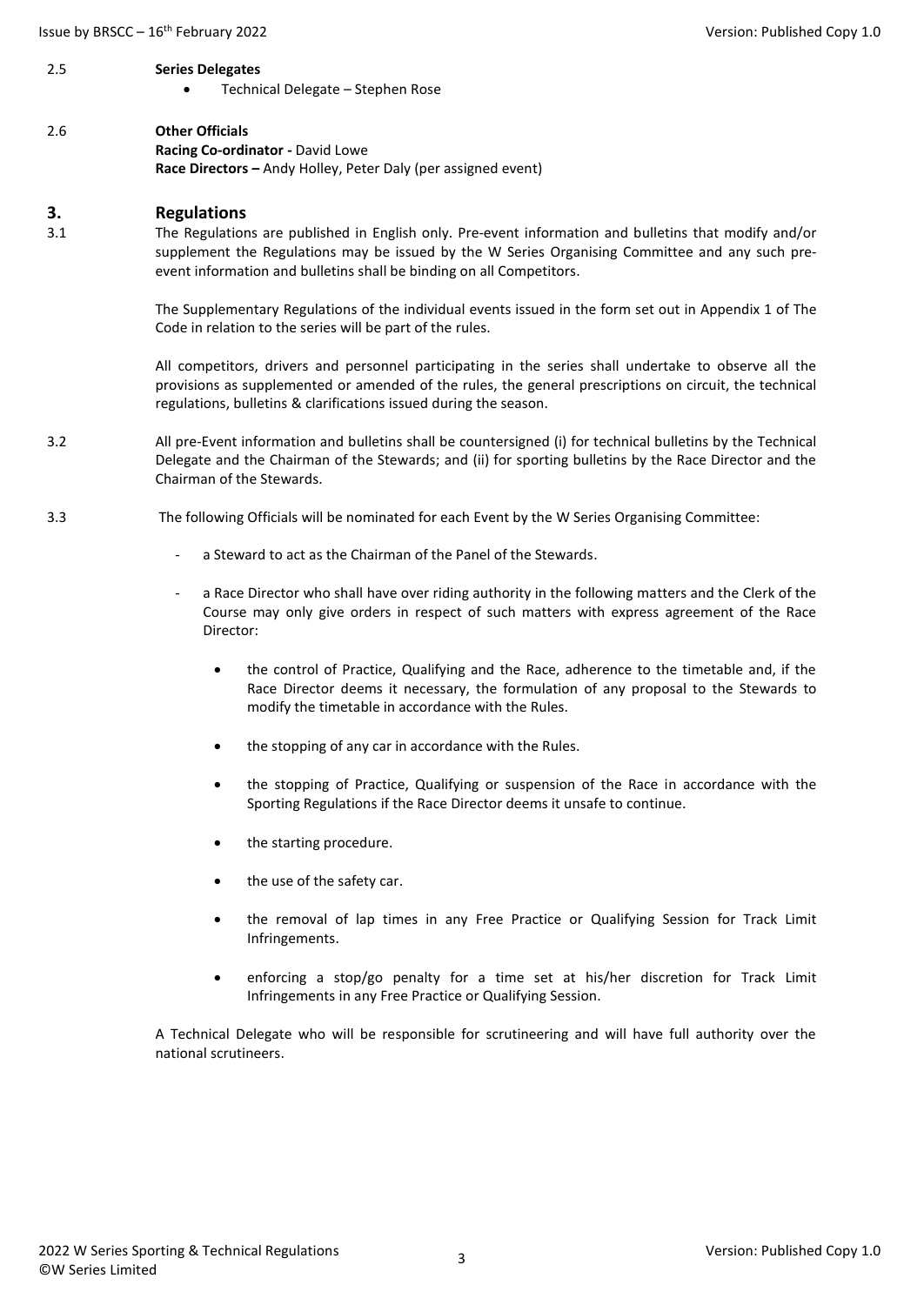### **4. Registration to the Series**

4.1 Registration is by invitation from W Series Limited, at its sole discretion. All invited drivers must register by returning the Registration Form fully completed to the Co-ordinator 14 days prior to the first round being entered.

> The number of registered Drivers shall comprise the full quota of Drivers participating in the relevant edition of the Series

- 4.2 Registration numbers will be the permanent Competition numbers for the W Series.
- 4.3 Registration will be accepted until the closing date for entries to the last round.

### **5. Entries to Events**

- 5.1 Competitors are responsible for sending in correct and complete entries prior to the entry closing date, which shall be 14 days before each Event.
- 5.2 Incorrect or incomplete entries (including driver to be nominated entries) shall not be accepted. Receipt of an entry shall be the date on which W Series Limited receives a fully complete and correct entry form, as determined by W Series Limited.
- 5.3 Any Driver that withdraws from an Event after their entry has been accepted by W Series Limited must advise W Series Limited and the Organiser of such withdrawal in writing.
- 5.4 Any Competitor that wishes to amend their entry after their entry has been accepted by W Series Limited must advise W Series Limited and the Organiser of such proposed amendments no later than 7 days before the start of the event. Acceptance of any amendment to an entry is at the sole discretion of W Series Limited and the Organiser shall be subject to any conditions imposed by W Series Limited or the Organiser.

### **6. Competitor and Drivers Eligibility**

- 6.1 For the purposes of these Regulations "Competitor" is described in Article 20 of the International Sporting Code of the FIA. For the purposes of these Regulations, "Competitor" shall mean any driver (Driver), any parent or guardian who enters on behalf of a driver under the age of 18 years, any Series support personnel that participates in the Series, and the Entrant.
- 6.2 Drivers must (i) be Racing Members of the BRSCC; (ii) be registered for the Series with W Series Limited; (iii) hold a valid FIA Race International C Racing Licence as a minimum; and (iv) where applicable, hold valid licences and/or authorisations issued by their ASN in accordance with Art 2.2 of the ISC.
- 6.3 Should the winner of the Series compete in the following edition of the Series, that winner will be ineligible for any FIA Super Licence points in that following edition of the Series. Furthermore, any FIA Super Licence points normally allocated to her finishing position in that year will remain unallocated.
- 6.4 All necessary documentation must be presented for checking at all rounds when signing-on.

### **7. Insurance**

7.1 The Organisers of each Event will hold insurance that complies with the national laws of the host ASN. Details will be available in each Event's Supplementary Regulations.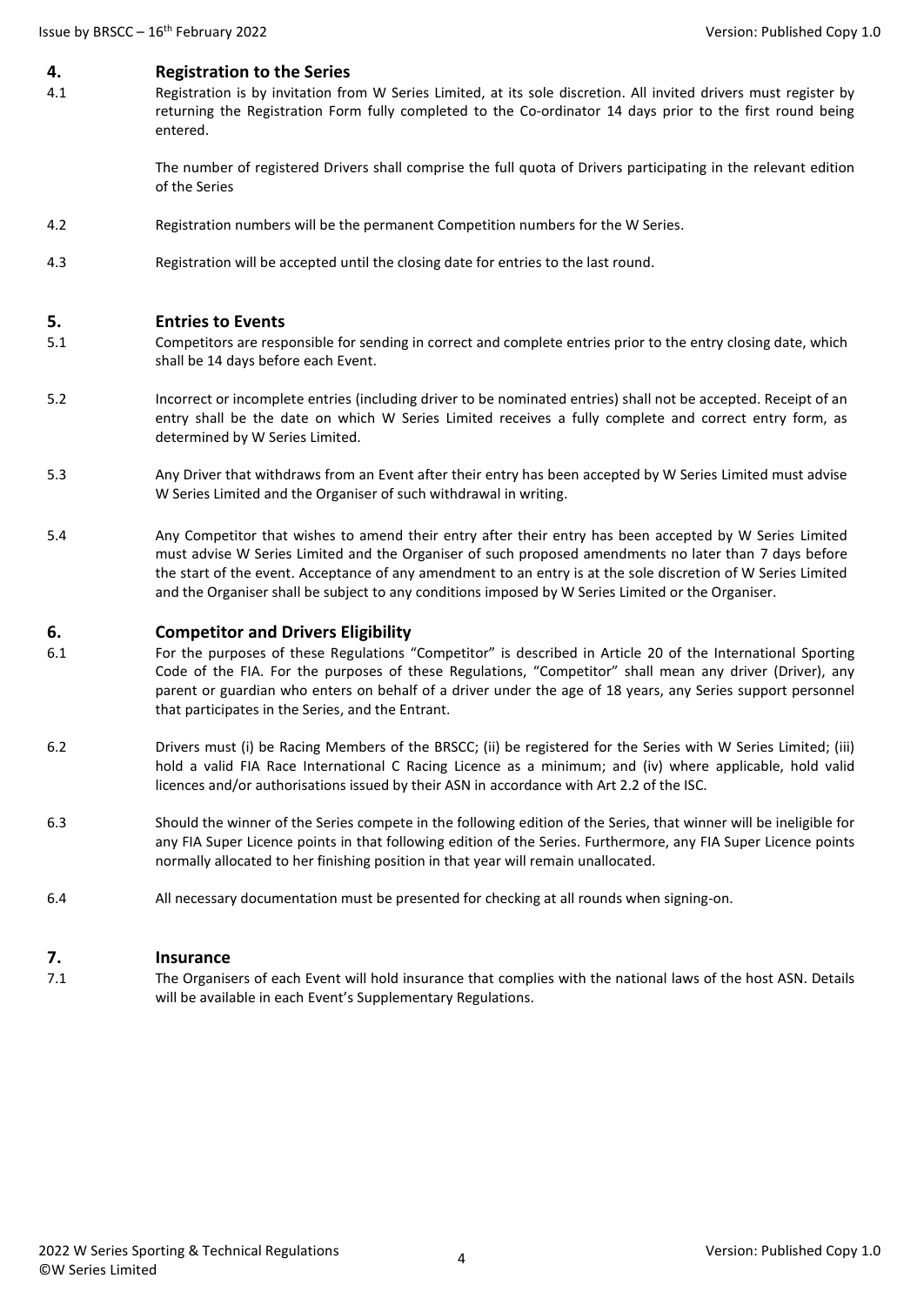### **8. Events & Eligible Cars**

8.1 The 2022 edition of the Series will be contested as set out below. Should any Race be cancelled by the Organisers for whatever reason the Series will remain valid providing a minimum of 6 races have been completed.

W Series Limited retains the right to organise up to 3 non-championship races at selected venues.

| Event                    | Date                                         | Country        | Venue              |
|--------------------------|----------------------------------------------|----------------|--------------------|
| 1                        | $5th - 8th$ May                              | <b>USA</b>     | Miami              |
| $\overline{\phantom{a}}$ | $19th - 22nd$ May                            | Spain          | <b>Barcelona</b>   |
| 3                        | 30 <sup>th</sup> June - 3 <sup>rd</sup> July | United Kingdom | Silverstone        |
| $\overline{4}$           | $21^{st}$ - $24^{th}$ July                   | France         | Le Castellet       |
| 5                        | $28th - 31st$ July                           | Hungary        | <b>Budapest</b>    |
| 6                        | $6th - 9th October$                          | Japan          | Suzuka             |
|                          | $20th - 23rd October$                        | <b>USA</b>     | Austin             |
| 8                        | $27th - 30th October$                        | <b>Mexico</b>  | <b>Mexico City</b> |

8.2 The W Series is solely for the Tatuus F3 T-318 which should comply at all times with FIA's Appendix J (Article 275).

- 8.3 The maximum number of cars admitted for each Free Practice and Qualifying Session will be in accordance with individual circuit track licence.
- 8.4 The maximum number of cars admitted for the Race will be in accordance with individual circuit track licence.
- 8.5 A car set up sheet will be issued before the first free practice session at each Event. This will be authorised by the Technical Delegate and will detail mandatory vehicle settings and the permitted range of adjustments for the specified Event. All competing cars must be compliant with the set-up sheet during all track activity.
- 8.6 The race distance of all Races, from the start signal to the end of race signal shall be a minimum of 25 minutes plus 1 lap (Race Distance).
- 8.7 The leader will be shown the chequered flag when they cross the control line at the end of the lap during which the time plus one lap is exceeded. The line is a single line which crosses both the track and the pit lane (Control Line). Any cars that enter the pit lane during the last lap will be deemed to have not completed the full Race Distance. The chequered flag will then be presented to the next placed car running on the track.
- 8.8 The display of the Series livery, branding and official sponsors will be mandatory on all cars, as directed by W Series Limited or the Organisers.

### **9. Classification**

9.1 Points, as set out in the table below, will be awarded to Drivers that finished the Race and are listed as classified finishers in the Final Results of each Race.

| - 1 3 4      | na, |            |    | u 1 | 79. | oth | ∩th |
|--------------|-----|------------|----|-----|-----|-----|-----|
| $\sim$<br>بے |     | . .<br>$-$ | -- |     |     |     |     |

- 9.2 The title of 2022 W Series Champion will be awarded to the Driver with the highest number of Series Points from all qualifying rounds run.
- 9.3 If two or more Drivers finish the Season with the same number of points, the higher place in the Series shall be awarded to the Driver with the most race wins. If the number of races wins is the same, positions then shall be determined by the number of second places finishes, then third place finishes and so on until a winner emerges. If at this stage, there remains a tie, the Driver with the best result in the final Race of the Season will be declared the winner.
- 9.4 If a Race is suspended and cannot be resumed, no points will be awarded if the leader has completed two laps or less at the time of suspension. Half points will be awarded if the leader has completed more than two laps but less than 75% of the original Race Distance and full points will be awarded if the leader has completed 75% or more of the original Race Distance.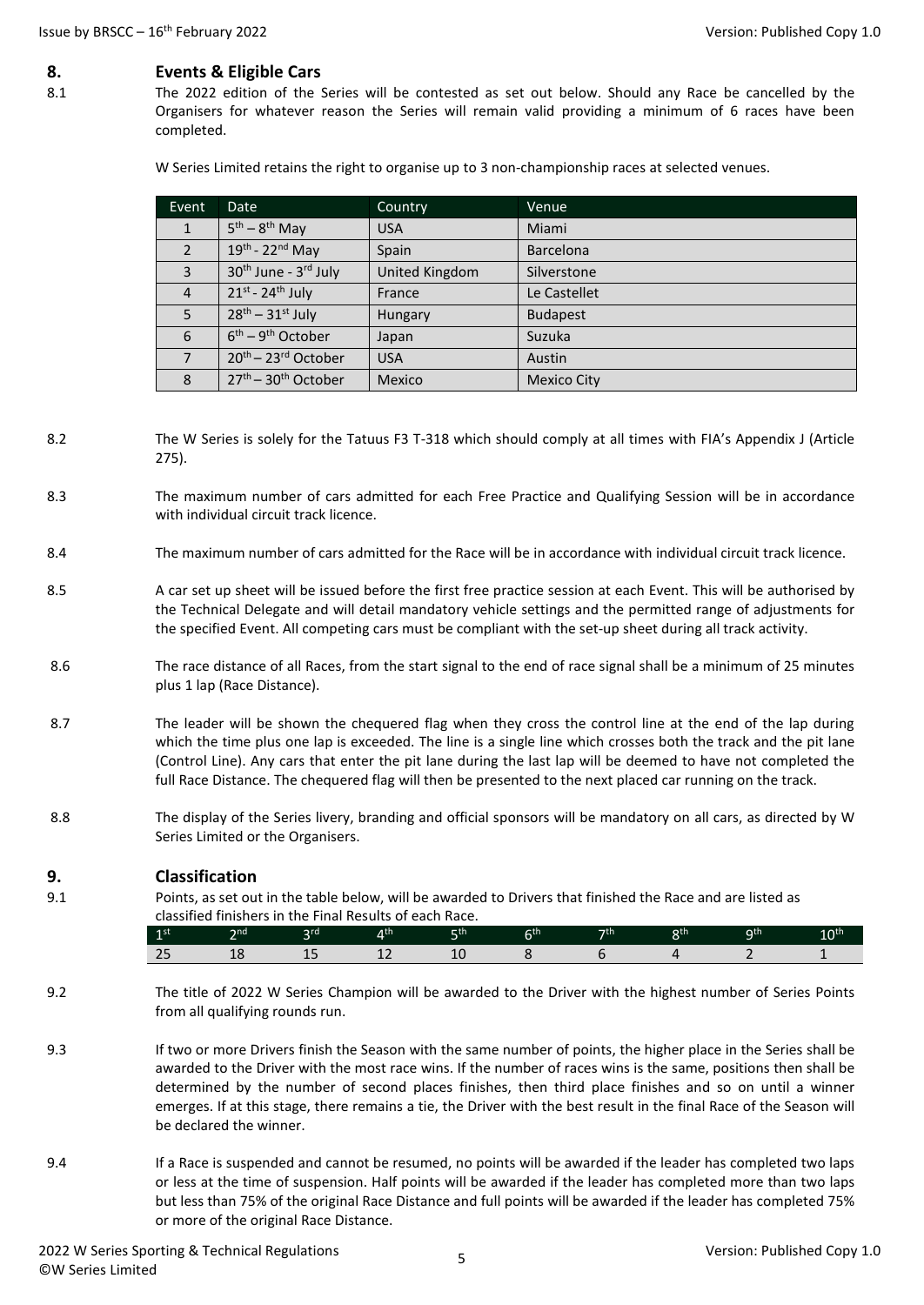9.5 No points will be awarded if all laps have been completed under the Safety Car.

### **10. Testing**

10.1 For a period beginning 28 calendar days before the date of sign-on for the first race of the Series (including the date of sign on) continuing through to the conclusion of the last race of the Series no driving of any kind will be permitted by any Driver in any type of car on any track (or part of any track) that is scheduled to host a Race of the Series until after that Race of the Series has taken place. The only exception to this is a promotion or demonstration initiated and approved by the W Series Organising Committee for the purposes of promoting the said event.

> Should a Driver have been given permission by W Series to race in another championship which has a race at the same venue as the Series and which falls within this restricted period then that Driver may participate in the race at that venue provided, they are competing in the full championship and not on a one-off basis which would be seen as an attempt to circumvent these Regulations.

10.2 All registered Drivers and teams are permitted to attend all Official Tests.

### **11. Administrative Checks**

- 11.1 The location and time for administrative checks will be published in the Pre-Event Information.
- 11.2 Failure to comply with the timetable for administrative checks will be reported to the Stewards and may Subject a Driver to sanctions.
- 11.3 Drivers must produce a valid licence plus any relevant medical certificates or authorisations issued by their ASN.
- 11.4 No competitor or driver shall take part in the Event without having met all the requirements of the signing-on process.

### **12. Scrutineering**

- 12.1 The location and time for scrutineering checks will be published in the Pre-Event Information.
- 12.2 Failure to comply with the timetable for scrutineering checks will be reported to the Stewards for application of sanctions.
- 12.3 The scrutineers may request any samples or parts of a car that they deem necessary. No car may take part in the practice or qualifying or the Race until it has been passed by the scrutineers. A car may be refused on safety grounds.
- 12.4 The Scrutineers may check the eligibility of a car or of a Competitor at any time during an Event and may require a car to be dismantled by the Competitor to make sure that all conditions of eligibility and conformity are fully satisfied.
- 12.5 The presentation of a car for scrutineering will be deemed an implicit statement of conformity.
- 12.6 The only tyres that may be used are those permitted under Article 43 of the technical regulations.
- 12.76 The Race Director and/or Stewards and/or the Technical Delegate may require that any car involved in an accident to be stopped and checked during any Practice Session, Qualifying Session or Race.

### **13. Fuel**

- 13.1 Fuel will be supplied by W Series Limited's nominated supplier and will comply with Appendix J Article 252.9.1 of the Code.
- 13.2 The Technical Delegate may require fuel samples from cars for analysis.
- 13.3 Each car will begin every Practice, Qualifying and Race with the same volume of fuel as determined by the W Series Organising Committee.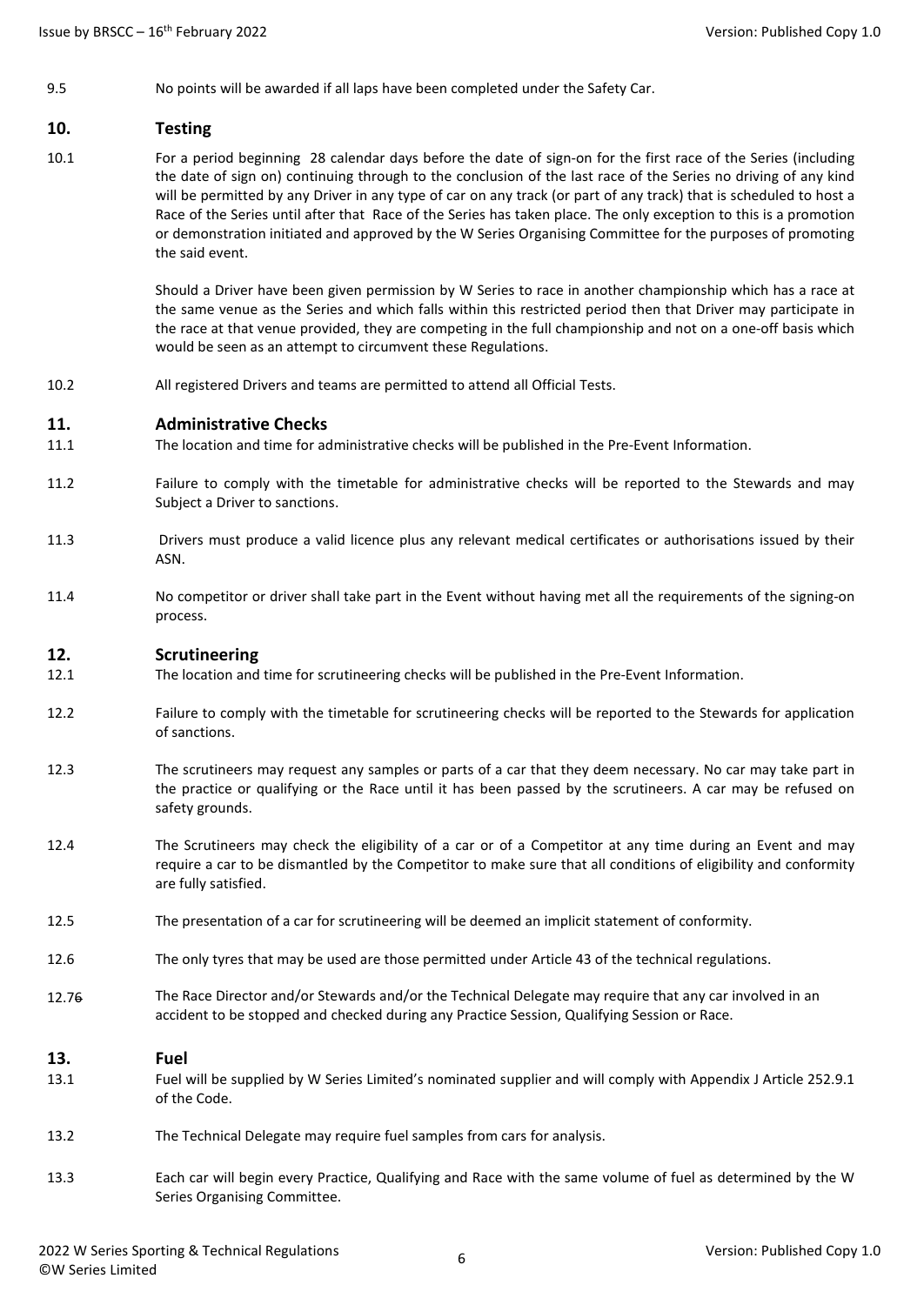13.4 Refuelling may only be carried out in accordance with the Circuit Management Regulations and Supplementary Regulations issued for each Event. No refuelling is allowed during any Practice sessions, a Race or Qualifying.

### **14. General Safety and Driving Instructions**

- 14.1 Throughout the Event, Drivers must always observe the provisions of the Code of Driving Conduct on Circuits as published under Chapter IV of Appendix L of the Code.
- 14.2 Drivers must make every reasonable effort to always use only the track and may not deliberately leave the track without justifiable reason. A driver will be judged to have left the track if no part of the car remains in contact with it (for the avoidance of doubt, the white lines defining the track edges are part of the track, but the kerbs are not). Should a car leave the track for any reason, the Driver may re-join. However, this may only be done when it is safe to do so and without gaining any lasting advantage. At the absolute discretion of the Race Director, a Driver may be given the instruction to give back the advantage she gained by leaving the track.
- 14.3 If during a Qualifying Session or the Race a Driver improves her lap time or overtakes another Driver due to not respecting the track limits, the Stewards may impose a penalty upon request of the Race Director.
- 14.4 Drivers must wear the full Driver's equipment as published under Chapter III of Appendix L of the Code at all times while participating in a Practice Session, Qualifying Session or Race.
- 14.5 The Stewards, the Race Director or the Medical Delegate may require a Driver to undergo a medical examination at any time during the Event for any reason.
- 14.6 Drivers involved in an incident may not leave the circuit without the Stewards' consent.
- 14.7 If a Driver has serious mechanical difficulties during Practice, Qualifying or the Race, she must leave the track as soon as it is safe to do so.
- 14.8 If a car stops on the track during Practice, Qualifying or the Race, it must be removed as quickly as possible.
- 14.9 When a Driver uses an escape lane, she must abide by the marshals' instructions and slow down sufficiently before re-joining the track.
- 14.10 Under no circumstance may a Driver stop her car on the track without justifiable reason.
- 14.11 Manœuvres liable to hinder other Drivers such as more than one change of direction to defend a position, deliberate crowding of a car beyond the edge of the track or any other abnormal change of direction, are prohibited.
- 14.12 Any Driver moving back towards the racing line, having earlier defended her position off-line, should leave at least a one car width between her own car and the edge of the track on the approach to the corner. Any Driver defending her position on a straight, and before a braking area, may use the full width of the track, during her first change of direction, provided no significant portion of the car attempting to pass is alongside her. Whilst defending in this way the Driver may not leave the track without justified reason. For the avoidance of doubt, if any part of the front wing of the car attempting to pass is alongside the rear wheel of the car in front, this will be deemed to be a significant portion.
- 14.13 A car alone on the track may use the full width of the track. However, as soon as that car is caught by a car which is about to lap it, the Driver must allow the Driver of the faster car to overtake at the first possible opportunity.
- 14.14 When a car is on track, the Driver must drive the car alone and unaided.
- 14.15 Drivers are strictly prohibited to drive their car in the opposite direction to the race unless this is absolutely necessary to remove the car from a dangerous place. A car may only be pushed to be removed from a dangerous place in accordance with the marshals' instructions.
- 14.16 Repairs or interventions may only be undertaken on a car in the Paddock, in the working lane of the Pit Lane, in the pit garages and on the starting grid.
- 14.17 Drivers must always observe the speed limit imposed in the Pit Lane during the whole Event.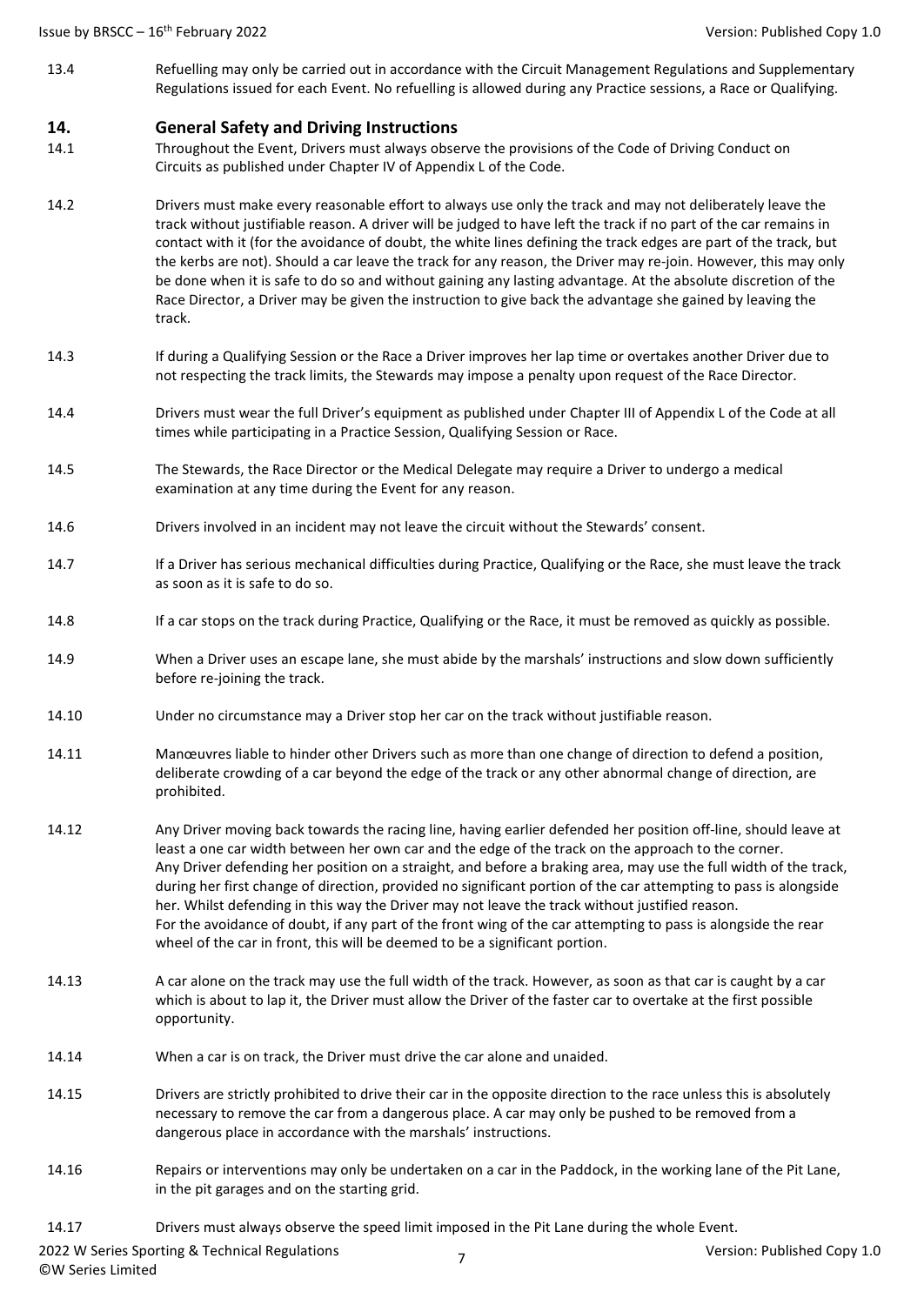- 14.18 The rear light of all cars must be always switched on when the Session is running in wet-weather or upon the Race Director's instruction.
- 14.19 At no time may a car be driven unnecessarily slowly, erratically or in a manner which could be deemed potentially dangerous to other Drivers or any other person. This will apply whether any such car is being driven on the track, the pit entry, the pit lane, and/or the pit exit.
- 14.20 In the opinion of the Officials, any incident or manoeuvre by a Driver that causes a major risk to the safety of any individual or group of individuals at any time during an Event may be sanctioned by the Stewards.

### **15. Briefing**

- 15.1 Competitors will be notified of the times and locations for all briefings in the Pre-Event Information for each Event. Attendance at each briefing is mandatory for all Drivers and Drivers under the age of 18 must be accompanied by their Entrant.
- 15.2 Drivers that fail to attend or arrive late at a briefing will be reported to the Stewards for sanctions.

### **16. Practice & Qualifying**

- 16.1 Wherever possible, each round will include a minimum of 1 x Free Practice session of a maximum of 30 minutes and a qualifying session of a maximum of 30 minutes. The timetable will be published in the Pre-Event information.
- 16.2 Should any Practice or Qualifying Session be disrupted the Race Director shall not be obliged to resume or rerun the session. The decision of the Race Director under this Article 16.2 shall be final. Further, should one or more sessions be thus interrupted, no protest can be accepted as to the possible effects of the interruption on the qualification of drivers admitted to start. If Qualifying cannot take place, the grid will be arranged in the order that the Drivers were classified in the Final Free Practice Session.
- 16.3 Each Driver shall complete a minimum of 1 timed lap in a Qualifying Session in order to qualify for the Race. However, in exceptional circumstances which may include setting a suitable time in a previous Practice Session at the same Event, the Stewards may permit a Driver to start the race without completing 1 timed lap. Any Driver accepted in this manner will be placed at the back of the grid after any other penalties have been applied and should there be more than one Driver accepted in this manner, they will be arranged on the grid based on the order they were classified in the first instance on their qualifying classification and then their practice times.

### **17. Grid**

- 17.1 The grid for the Race will be formed in accordance with and up to the maximum number of starters permitted by the ASN Circuit Licence for the hosting venue.
- 17.2 Should two or more Drivers have set identical times, priority will be given to the driver who set it at the earliest point in the official qualifying session.
- 17.3 Any Driver whose best qualifying lap exceeds 110% of the pole position time may not be allowed to take part in the Race. However, in exceptional circumstances, which may include setting a suitable lap time in a previous practice session, the Stewards may permit the car to start the Race despite the Driver's qualifying lap time. Any Driver accepted in this manner will be placed at the back of the starting grid after any other penalties have been applied. Should there be more than one Driver accepted in this manner they will be arranged on the grid in the order in which they were classified in the Qualifying Session.
- 17.4 Any competitor who withdraws from a race must inform the Race Director/Series Co-ordinator at the earliest opportunity and, in any event, no later than 45 minutes before the start of the race. If one or more cars are withdrawn, the starting grid will be closed-up accordingly and the final starting grid confirmed 30 minutes before the start of the formation lap.
- 17.5 The grid will be formed in a 1 x 1 staggered formation unless the ASN Circuit Track Licence specifies an alternative format.
- 17.6 The grid will be published after the end of qualifying and will be posted on the official notice board.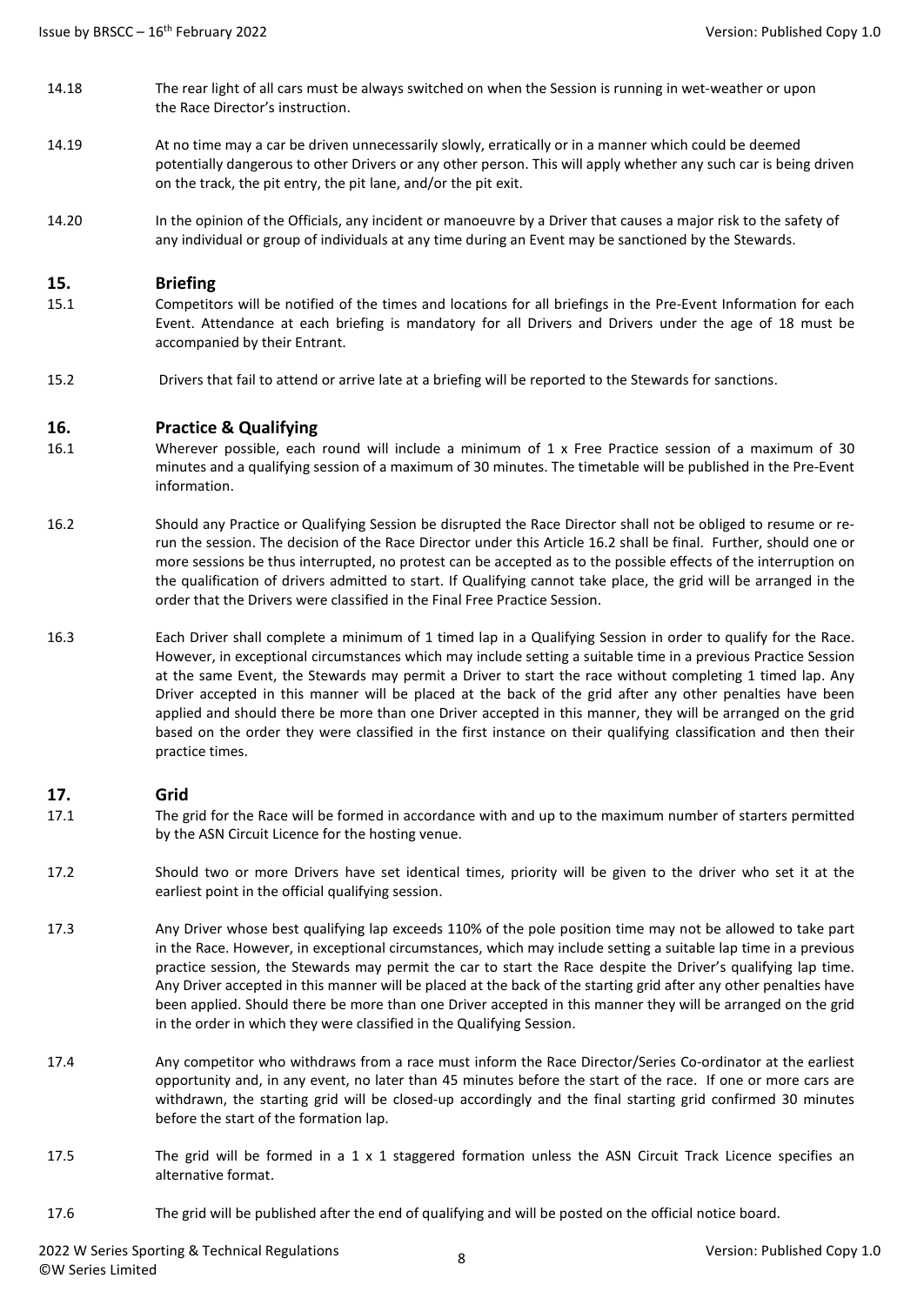### **18. Starting Procedure**

- 18.1 All cars will be released to form up on the grid prior to the start in formation as specified on the grid sheet which will be published no less than 60 minutes before the start of the formation lap.
- 18.2 Fifteen minutes before the time of the start of the Race, the cars will leave the support paddock to stop on the grid in starting order with their engine switched off. Any cars unable to leave the support paddock under its own power will not be permitted to start the Race from the grid.
- 18.3 Cars entering the pit lane during the 15 Minute countdown procedure that are stationary at Pit Exit at the showing of the green flag signal may start the formation lap from the pit lane once the complete field has passed the Line or Pit Exit, whichever is later. Having completed the formation lap, the car may start the Race from the back of the grid. Cars which are not stationary at Pit Exit at the showing of the green flag signal may not take part in the formation lap but may start the Race from the pit lane after the start signal has been given and the complete field has passed the Line or Pit Exit, whichever is later.
- 18.4 The pit lane is divided into two lanes. The lane closest to the pit wall is designated as the "fast lane" and the lane closest to the garages is designated the "working lane" and this is the only area where works can be carried out on a car, other than when cars are in the fast lane in accordance with Article 21.2 and 21.3.
- 18.5 Any cars driven unnecessarily slowly, erratically or in a manner deemed dangerous to other drivers in the pit lane or on the track at any time will be referred to the Stewards.
- 18.6 The approach to the start of the formation lap will be announced by signals shown at 10 minutes, 5 minutes, 3 minutes, 1 minute and 30 seconds.
- 18.7 When the 5-minute signal is shown, all non-essential team personnel must leave the grid.
- 18.8 When the 3-minute signal is shown, cars on the grid must have their wheels fitted and no work on the cars is to be carried out, equipment trolleys and remaining essential team personnel for each competitor should start to leave the grid.
- 18.9 When the 1-minute signal is shown, engines should be started and the last remaining essential team personnel must leave the grid by the time the 30 second signal is given, taking all equipment with them.
- 18.10 If any team personnel or team equipment remains on the grid after the 30 seconds signal, a penalty will be imposed on the relevant Driver(s).
- 18.11 When the green flag/lights are shown, the cars will begin the Formation Lap with the pole position driver leading the field. All drivers must proceed on the Formation Lap at a greatly reduced speed. Practice starts are forbidden during the formation lap and the formation must be kept as tight as possible.
- 18.12 Any car removed from the grid after the 1-minute stage or driven into the pits at the start of the Formation Lap shall be held in the pit lane and may start the Race after the last car to take the start from the grid has passed the start line or pit lane exit, whichever is later.
- 18.13 Any driver unable to start the Formation Lap or start is required to indicate their situation by raising an arm vertically. In addition, any drivers unable to maintain grid positions on the Formation Lap to the extent that all other cars are ahead of them may complete the Formation Lap however they must remain at the rear of the last row of the grid.
- 18.14 Marshals will be instructed to push any car(s) remaining on the grid into the pit lane once all cars able to leave the grid have done so. Driver(s) being pushed from the grid may not attempt to start the car and must follow the instruction of the marshals. Should more than one car be involved, their starting order from the pit lane will be determined by the order in which they arrived at pit exit under their own power.
- 18.15 Overtaking during the formation lap is only permitted if a Driver is delayed and the cars behind cannot avoid passing it without unduly delaying the remainder of the field. Any driver delayed in this way, and who are able to re-establish the original starting order before reaching the first safety car line, must take the start at the back of the grid.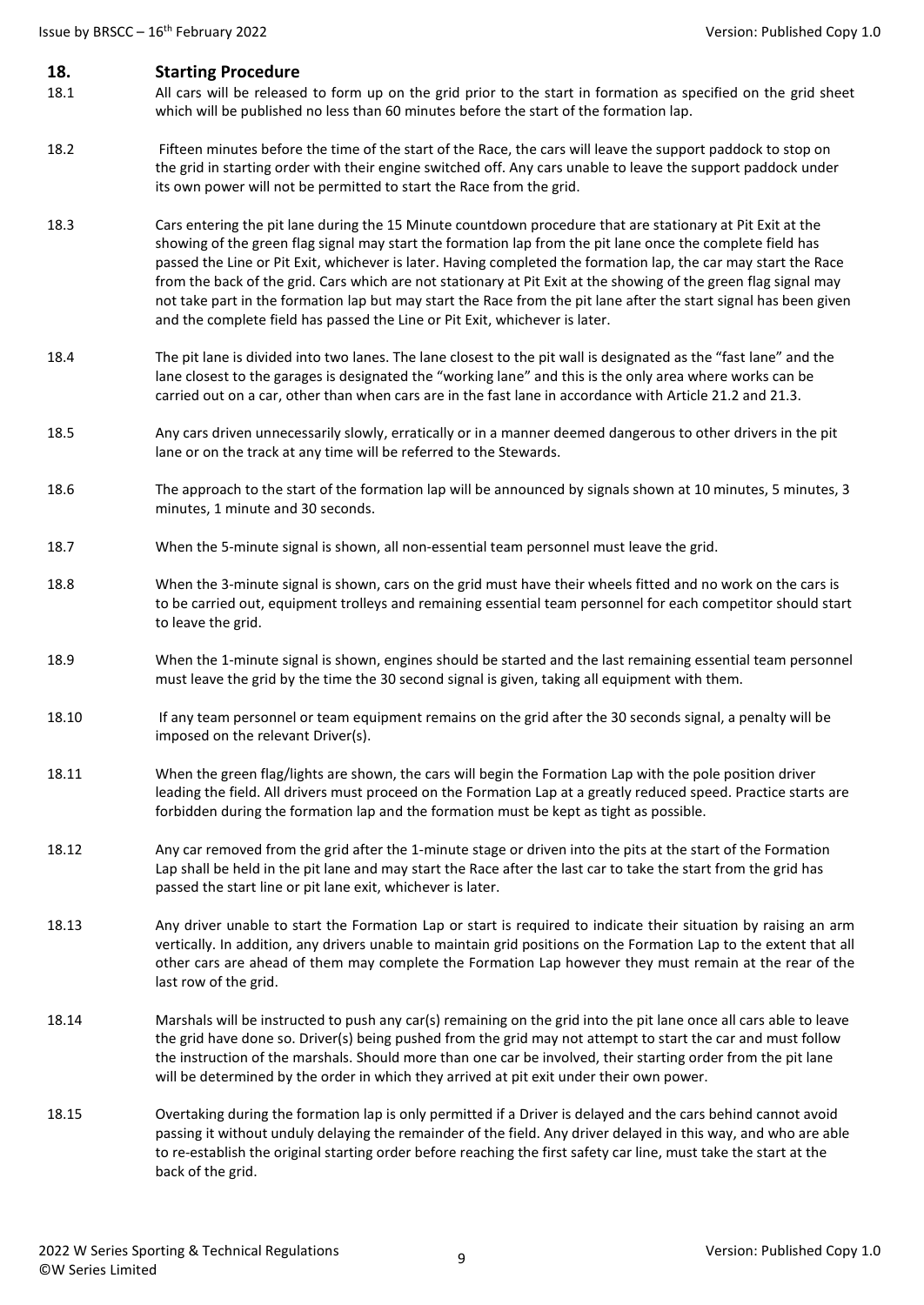- 18.16 When the cars come back to the grid at the end of the formation lap, they must stop within their respective starting grid positions, keeping their engine running. There will be a standing start, the signal being given by means of lights or National flag of the hosting ASN.
- 18.17 Once all the cars have come to a halt, the five red lights will light up in sequence and the Race will be started by the extinguishing of all the red lights.
- 18.18 During the start of the race, the pit wall must be kept free of all personnel except for officials and fire marshals.
- 18.19 If, after returning to the starting grid at the end of the formation a problem arises that could endanger the start, the driver must immediately raise their hand and indicate this to the marshal and the marshal responsible for that row must immediately wave a yellow flag.
- 18.20 In the event of a delayed start, the following procedures shall apply:
	- a) The abort lights will be switched on and a board saying "Extra Formation Lap" will be displayed. Once the green lights are illuminated, all cars that are able to do so must complete a further Formation Lap whilst the car(s) that caused the start to be delayed is pushed into the pit lane.
	- b) The procedures at the end of the extra Formation Lap will be the same as that of the end of a Formation Lap.
	- c) For the avoidance of doubt, once the green light is illuminated, the race time will start.
- 18.21 Any of the penalties under Article 24.4(a) will be imposed on any Driver judged to have moved before the start signal is given, failure to stop within the grid box at the start of the race or stopping in the wrong grid box at the start of the race.
- 18.22 In the event that the starting lights fail the Starter will revert to using the National Flag.
- 18.23 In exceptional circumstances, a Race may be started behind a Safety Car. In such circumstances, when the green lights are illuminated at the Start Line, the Safety Car will leave the grid with all cars following in grid order with no more than 10 car lengths apart. There will be no formation lap and the Race will be deemed as started when the green lights at the start line are illuminated.
- 18.24 When the Race Director decides it is safe to call in the Safety Car, the orange light on the Safety Car will be extinguished and this will be the signal for the drivers that the Safety Car will be entering the pit lane at the end of that lap. At this point, the leader will dictate the pace and proceed to the Line. The Starter will wave a green flag with green lights displayed on the line.
- 18.25 No driver may overtake another car on the track until they have passed the Line for the first time after the Safety Car has returned to the pits. The race will be deemed to have started when the leading car crosses the Line after the Safety Car has returned to the pits.
- 18.26 If after several formation laps behind the Safety Car, the track conditions are still considered unsuitable to start the race, the start procedure will be suspended. The procedures set out in Article 21 and 22 must be followed.

### **19. Stopping or Suspending Free Practice or a Qualifying Session**

- 19.1 Should the need arise to stop any free practice or qualifying session RED LIGHTS will be switched on at the Line and RED FLAGS will be displayed at the Line and at all Marshals' Signalling Points around the circuit.
- 19.2 This is the signal for all drivers to cease circulating at racing speeds, to slow to a safe and reasonable pace and to return to the pit lane, where they will proceed to their designated position in the working lane. When the signal is given, overtaking is forbidden, and the pit exit will be closed.

### **20. Restarting a Free Practice Session or Qualifying**

- 20.1 The delay will be kept as short as possible and as soon as a resumption time is known teams will be informed via the timing monitors.
- 20.2 Queuing is not permitted at the pit exit and at the designated time the pit exit lights will turn green at which point cars may enter the fast lane.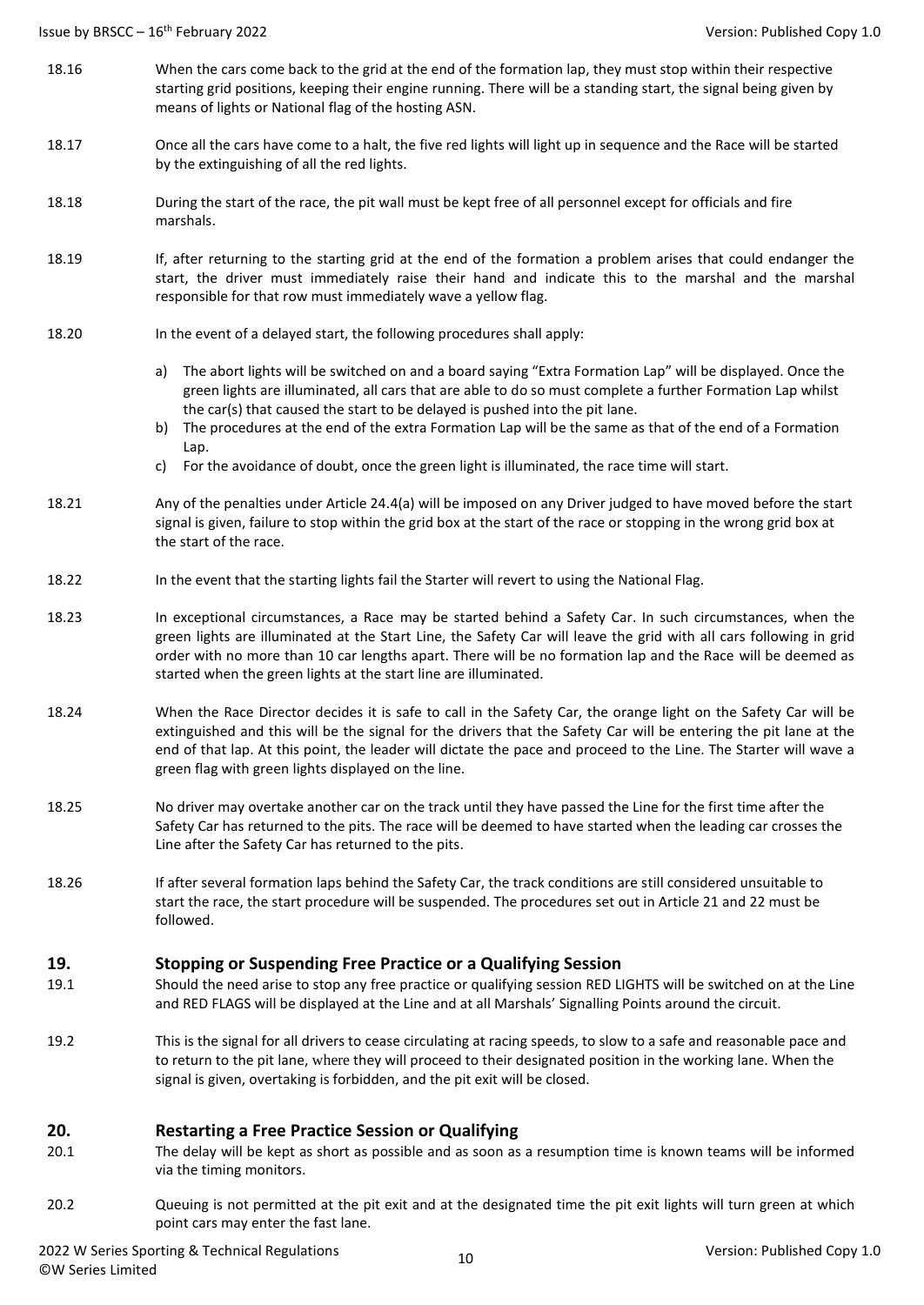20.3 Should any Free Practice or Qualifying Session be disrupted the Race Director is not obliged to resume or rerun the session; the decision of the Race Director is final. Should any session be thus interrupted no protest can be accepted as to the possible effects of the interruption on the qualification of drivers admitted to start.

### **21. Stopping or Suspending a Race**

- 21.1 Should the need arise to stop any Race red lights will be switched on at the Line and red flags will be displayed at the Line and at all Marshals' Signalling Points around the circuit. If competitors or officials are placed in immediate physical danger by cars running on the track, and the Race Director deems circumstances are such that the track cannot be negotiated safely, even behind the Safety Car, the race will be suspended. Should it be necessary to suspend the race the Race Director will order red flags to be shown at all Marshal posts and the abort lights to be shown at the Start Lights.
- 21.2 This is the signal for all drivers to cease circulating at racing speeds, to slow to a safe and reasonable pace (50 km/h) and to return to the pit lane where they will form up in single file at the pit lane exit and in the order in which they were classified at the end of the penultimate lap before the red lights were shown.
- 21.3 All cars will be deemed to be in Parc Ferme conditions with no work permitted. However, should the stoppage be due to changeable weather conditions, competitors will be permitted to change to a different specification tyre and, subject to the approval of the Series Technical Delegate, any work deemed necessary for safety reasons may be carried out.

### **22. Resuming a Race**

- 22.1 The delay will be kept as short as possible and as soon as a resumption time is known, teams will be informed via the timing monitors where possible. In all cases at least five minutes warning will be given.
- 22.2 The race will be restarted behind the Safety Car from the pit lane with signals shown at 5 minutes, three minutes, one minute and 15 seconds before the resumption.
- 22.3 When the one-minute signal is given engines should be started and all team personnel must move to a safe position in the working lane once the 15 second signal is given, taking all their equipment with them.
- 22.4 Any driver needing assistance after the 15-second signal must raise their arms and, when the remainder of the cars able to do so have left the pit lane, marshals will be instructed to push the car into the slow lane. In this case, marshals with yellow flags will stand beside any car (or cars) concerned to warn drivers behind. Drivers may leave the fast lane in order to pass any car unable to leave the pit lane.
- 22.5 The race will be resumed behind the Safety Car when the green lights at the Pit Exit are illuminated and will enter the pits at the end of the lap unless:

a) The race is being resumed in wet conditions and the Race Director deems more than one lap is necessary. b) All cars are not yet in a line behind the Safety Car.

c) A further incident occurs necessitating further intervention.

- 22.6 Overtaking is only permitted if a car is delayed when leaving its position in the pit lane and cars behind cannot avoid passing it without unduly delaying the remainder of the field. Any driver delayed in this way must not overtake to re-establish their original starting position and must re-start in the position they re-joined.
- 22.7 Either of the penalties under Article 24.4a) or b) will be imposed on any driver who, in the opinion of the stewards, unnecessarily overtook another driver during the lap.
- 22.8 If the race cannot be resumed the results will be taken at the end of the penultimate lap before the lap during which the signal to suspend the race was given.

### **23. Safety Car**

23.1 The Safety Car will be brought into operation and run-in accordance with Appendix H, Chapter 2, Article 2.10 of the the Code.

### **24. Judicial Procedures**

24.1 In accordance with the International Sporting Code and these Regulations, all Judicial action will be taken by the Stewards except for the provisions of 24.6 below.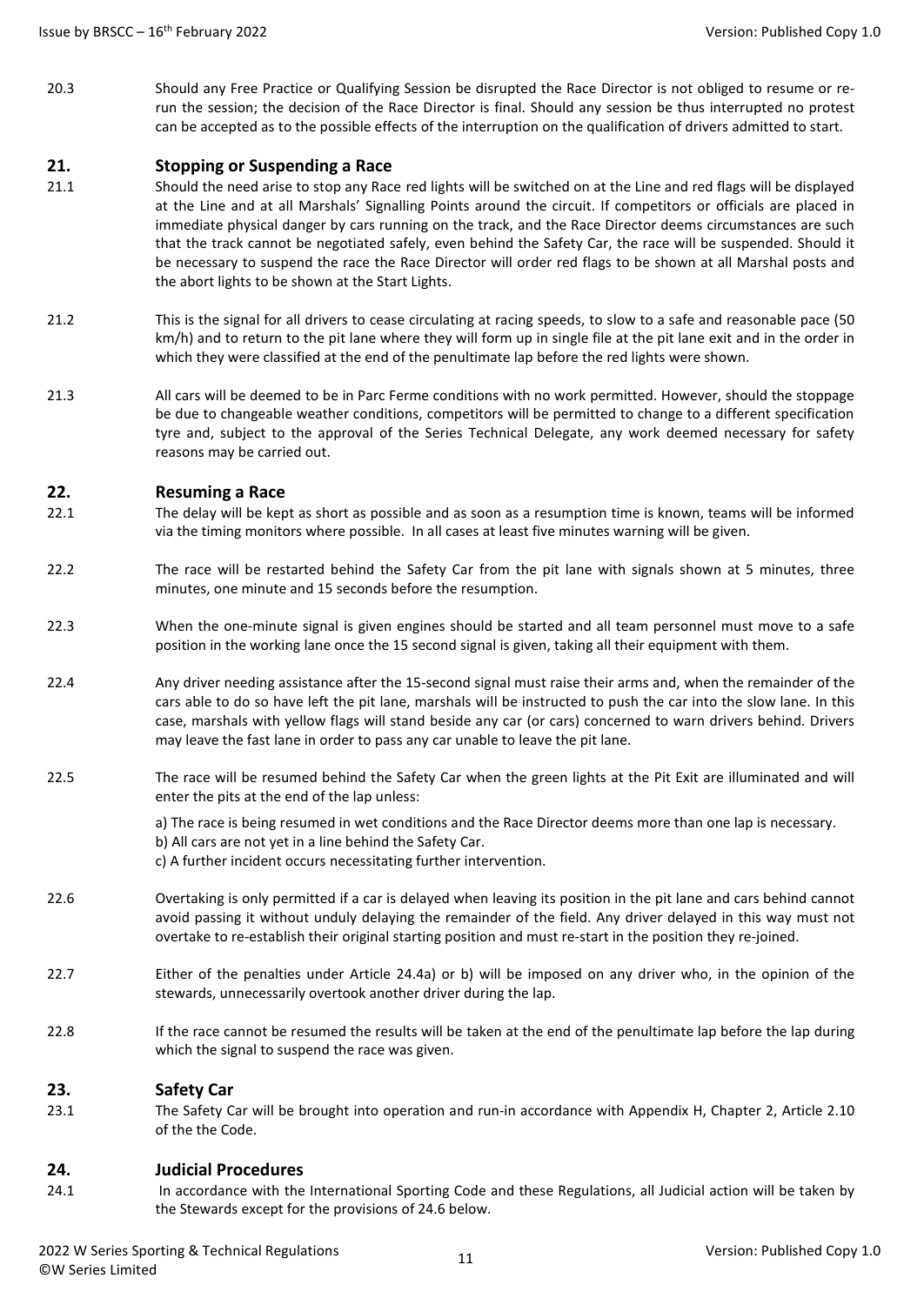- 24.2 The Stewards may impose one or more of the penalties listed in 24.4 on any Competitor involved in an Incident. An "Incident" means the occurrence or series of occurrences of an event involving one or more drivers, or any action by any Driver, which can be reported to the stewards by the Race Director (or directly noted by the stewards) which:
	- a) Necessitated the suspension of a practice, Qualifying or the race under Article 19.
	- b) Constituted a breach of these Sporting Regulations or the Code.
	- c) Caused a false start by one or more cars.
	- d) Caused a collision.
	- e) Forced a driver off the track.
	- f) Illegitimately prevented a legitimate overtaking manoeuvre by a driver.
	- g) Illegitimately impeded one or several drivers.
- 24.3 The occurrence of an incident that does not amount to an Incident as described at  $24.2(a) - (g)$  above shall be investigated by the Stewards after the conclusion of the Race.
- 24.4 a) It shall be at the discretion of the Stewards to decide, upon a report or a request by the Race Director, if a driver or drivers involved in an incident shall be penalised.

b) If an incident is under investigation, a message informing all teams which driver or drivers are involved will, where possible, be displayed on the timing monitors.

- 24.5 Following the occurrence of an Incident or where an investigation of an incident results in the Steward determining that a penalty ought to be imposed against a Competitor/Competitors for a breach of the Regulations, the stewards may impose any one of the following penalties:
	- a) A five second time penalty: five seconds will be added to the elapsed race time of the concerned driver provided the driver carries out no further pit stop before the end of the race, otherwise, in case of entering the pit lane, the driver must stop in the designated pit stop position for at least five seconds before re-joining the race. No work may be carried out on the car during the penalty period.
	- b) A ten second time penalty: ten seconds will be added to the elapsed race time of the concerned driver provided the driver carries out no further pit stop before the end of the race, otherwise, in case of entering the pit lane, the driver must stop in the designated pit stop position for at least ten seconds before re-joining the race. No work may be carried out on the car during the penalty period.
	- c) A drive-through penalty. The driver must enter the pit lane and re-join the race without stopping.
	- d) A ten-second stop-and-go time penalty. The driver must enter the pit lane, stop in their pit stop position for at least ten seconds and then re-join the race.
	- e) A time penalty.
	- f) A reprimand.
	- g) A drop of any number of grid positions at the driver's next race.
	- h) Starting from the pit lane.
	- i) Exclusion from the qualifying session, the race, or the event.

j) Suspension from the driver's next Event.

- 24.6 Any penalty imposed pursuant to Article 24.5(a) (h) shall not be appealable.
- 24.7 Any penalty imposed pursuant to Article 24.5(i) (j) may be appealed provided such appeal is submitted by the Driver to the Motorsport UK National Court.
- 24.8 Should the stewards decide to impose a penalty under Article 24.54(a) or (b), the following procedure will apply: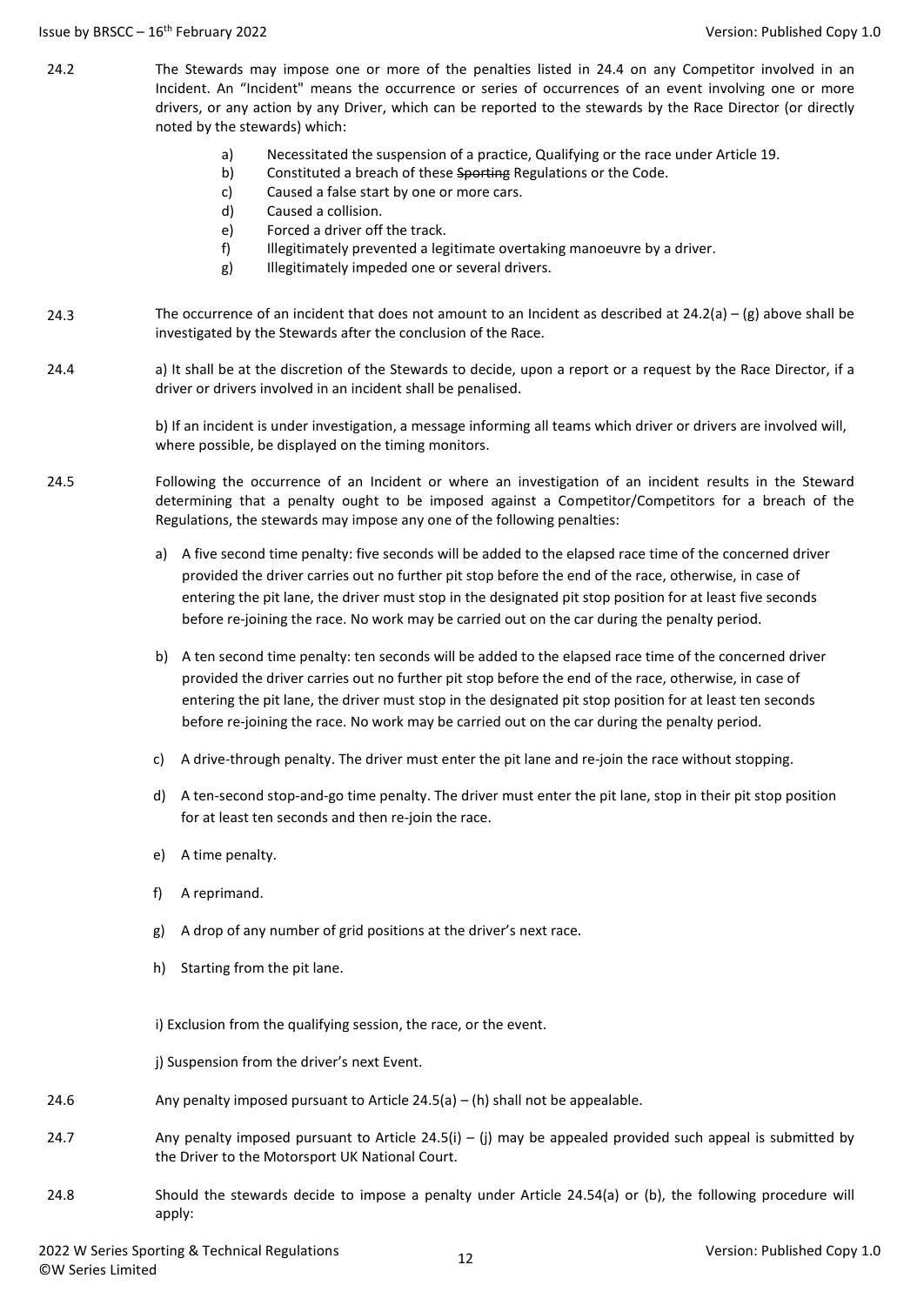- a) The stewards will give written notification of the penalty which has been imposed to the Competitor concerned and, where possible, will ensure that this information is also displayed on the timing monitors.
- b) With the exception of Articles 24.54(a) and (b) above, from the time the stewards' decision is notified on the timing monitors the relevant driver may cross the Line on the track no more than twice before entering the pit lane and, in the case of a penalty under Article 24.5 (d), proceeding to the designated Pit Stop position where the driver shall remain for the period of the time penalty.

However, unless the driver was already in the pit entry for the purpose of serving an imposed penalty, the driver may not carry out the penalty after the Safety Car has been deployed. The number of times the driver crosses the Line behind the Safety Car will be added to the maximum number of times the driver may cross the Line on the track.

Whilst a car is stationary in the pit lane as a result of incurring a time penalty it may not be worked on. However, if the engine stops it may be started after the time penalty period has elapsed.

- c) When the time penalty period has elapsed, the driver may re-join the race.
- 24.9 Notwithstanding Article 24.8(b), if a penalty is imposed pursuant to Article 24.5(c) or 24.5(d) during the last five laps of the Race, or after the end of a Race, the following procedure will apply:
	- a) in the case of 24.5(c), a time penalty equivalent to the official time from PIT IN to PIT OUT as detailed in the Supplementary Regulations will be added to the elapsed race time.
	- b) in the case of 24.5(d), a time penalty equivalent to the official time from PIT IN to PIT OUT as detailed in the Supplementary Regulations plus 10 seconds will be added to the elapsed race time
- 24.10 Any breach or failure to comply with Articles 24.4(c) or (d) may result in the driver being disqualified from the Race and/or Event.
- 24.11 The Race Director may impose a drive through or stop/go penalty for infringements such as Pit Lane Speeding, and on doing so must immediately advise the Stewards of any such penalty imposed. Neither the reason for the decision nor the penalty imposed is subject to appeal.
- 24.12 The occurrence of any incident in the paddock and/or the track (provocative acts of any kind, verbal or other threats) and/or behaviour considered as unsporting or that constitutes a prejudice to the greater interest of motorsport by Competitors, or their entourage, will be sanctioned by the stewards. The stewards may also decide to submit the case to the Motorsport UK national court for further sanctions.

### **25. Race Finish**

- 25.1 After taking the Chequered Flag drivers are required to:
	- I. progressively and safely slow down;
	- II. remain behind any Competitors ahead of them;
	- III. return to the pit lane/paddock entrance as instructed;
	- IV. comply with any directions given by marshals or officials; and
	- V. keep their helmets on, and harnesses done up while on the circuit or pit lane.
- 25.2 All Practice Timesheets, Grids, and Race Results are deemed provisional until all cars are released by the Scrutineers after Post Practice/Race Scrutineering and/or after completion of any Judicial or Technical procedures.
- 25.3 Should any Race Distance be reduced at the discretion of the Race Director and ratified by the Stewards, it shall still count as a full point scoring race, except if less than 75% of the scheduled Race Distance or duration is completed, in which case half points only will be awarded, as long as more than two laps have been completed. (Article 9.4 refers)
- 25.4 Should the end of the Race signal inadvertently or otherwise be displayed before the leading car completes the prescribed race time, the Race will nevertheless be deemed to end at the moment the signal is given. If the chequered flag is given to the leader, then the race results shall be drawn accordingly, but if the chequered flag is given to a Driver other than the leader then the race results shall be given at the end of the last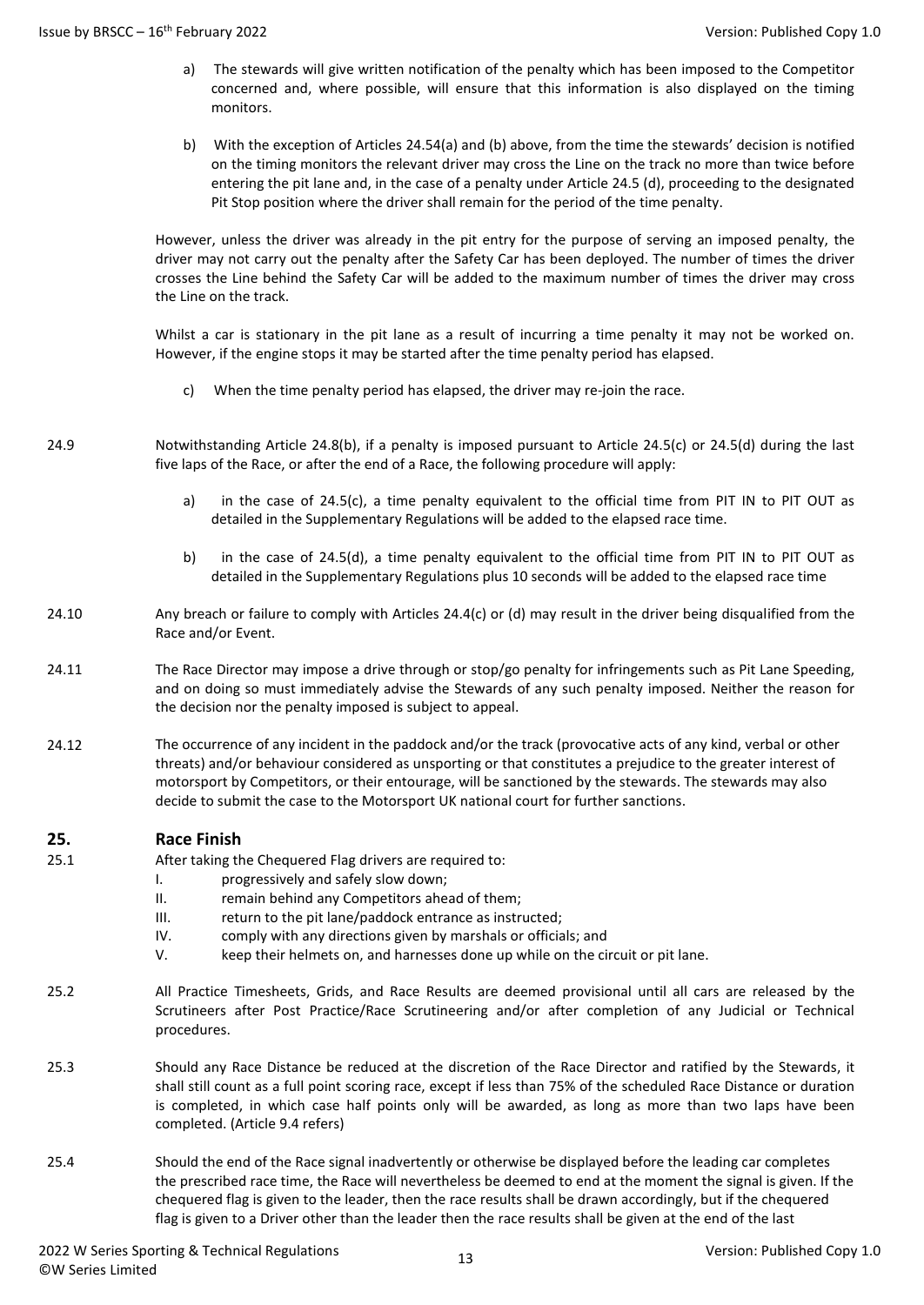completed lap of the leader.

25.5 Should the end of race signal be delayed for any reason, the race will be deemed to have finished when it should have finished.

### **26. Parc Fermé**

- 26.1 At the end of each qualifying session all cars must return immediately to a Parc Fermé area without any unnecessary delay without overtaking (unless clearly necessary), without receiving any object whatsoever, and without any assistance (except that of the marshals, if necessary). At the end of each race all cars must return immediately to a Parc Fermé area, except for the top 3 cars which will initially park in the podium area and then immediately return to Parc Fermé after the podium ceremony. Drivers must remain in Parc Fermé for a minimum of 10 minutes.
- 26.2 Any Classified Car which cannot reach the Parc Fermé under its own power will be placed under the exclusive control of the marshals who will take the car to the Parc Fermé.
- 26.3 While stationed in the Parc Fermé, no work of any kind is permitted on the cars and no data may be downloaded. No team personnel are permitted to enter the Parc Fermé area unless authorised to do so by the Technical Delegate.
- 26.4 Parc Fermé rules come into effect at the end of each Session once the chequered flag is first shown at the finish line. The end of the Parc Fermé rules will be communicated on the timing monitors if possible, or by other practical means.
- 26.5 Unless otherwise authorised by the Stewards, failure to comply with the Parc Fermé rules at the end of a Qualifying Session will result in the cancellation of all the qualifying times for that car. Any breach of this rule after the Race will result in disqualification of the car from the Race.

#### **27. Protests & Appeals**

- 27.1 Protests shall be made in accordance with the provisions defined in Art. 13 of the Code and must be accompanied by the required fee, the amount of which shall be set by the parent ASN of the Series.
- 27.2 Except where amended in these Regulations, Competitors shall have the right to appeal against a sanction or other decision pronounced by the Stewards by observing the form and the deadlines laid down in Art. 15 of the Code.
- 27.3 Neither the decision for imposing a penalty nor the penalty itself may be appealed in the following circumstances:
	- drive through penalties; and stop-and-go penalties, including those imposed during the last five laps
	- drive through penalties; and stop-and-go penalties that are converted into time penalties applied after the Race.
	- penalties sanctioning the cancellation of several qualifying laps being applied by the Stewards or Race Director during or at the end of a Qualifying Session according to the Regulations.
	- where a penalty results in a drop of positions at the starting grid.
	- a time penalty added to the elapsed race time.

### **28. Awards**

- 28.1 All awards are provided by W Series Limited.
- 28.2 Trophies will be awarded to 1st, 2nd & 3rd placed drivers in each Race.
- 28.3 At the end of the Season, trophies will be awarded to  $1^{st}$ ,  $2^{nd}$  &  $3^{rd}$  placed drivers in the final standings
- 28.4 At the end of the Season, and at the sole discretion of W Series, a trophy may be awarded to the team with the highest number of points accumulated during the Series. Any such Team must be nominated prior to the first Race of the Series. Teams will accumulate the same points scored by the drivers of the nominated cars at each race. If at the end of the season two or more teams finish with same number of points, ties will be resolved using the same method as detailed in Article 9.3 of these regulations.
- 28.5 In the event of any Provisional Results being revised after any provisional presentations and such revisions affect the distribution of any awards, the Competitors concerned must return such awards to W Series Limited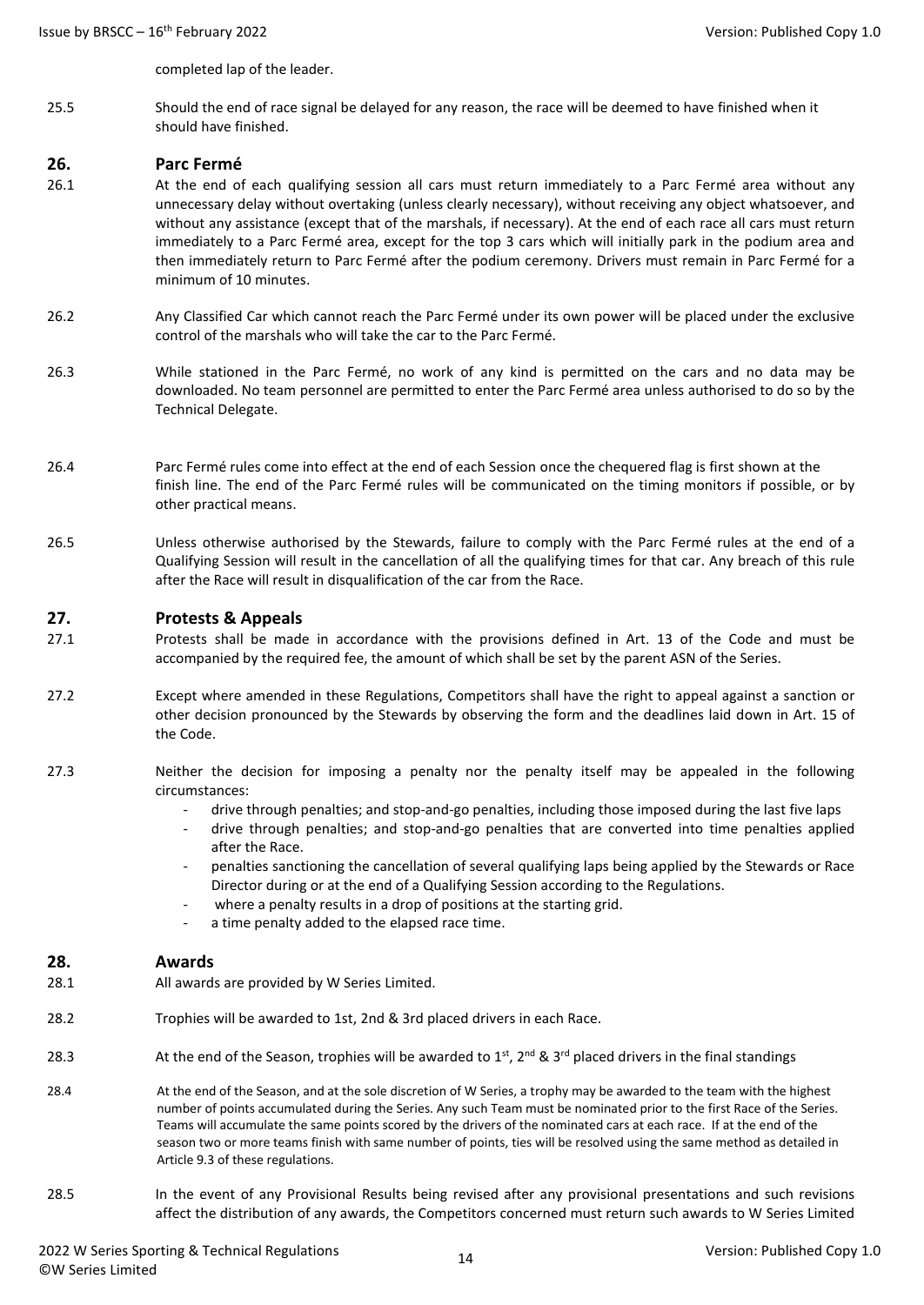in good condition within 7 days of being notified of the outcome of the revision.

### **29. Prize Giving Ceremony**

- 29.1 Trophies will be provided for presentation at the end of each Event. All Drivers who finish in the top three Series positions of each Event are required to attend the prize giving ceremony without delay as directed by the Race Officials. Fastened race suits or Series race clothing shall be worn at all prize giving ceremonies and presentations, in addition to the caps awarded for that Event. All Drivers who participated in the Race will make themselves available for television and media interviews.
- 29.2 Failure to attend a ceremony by any driver who has won an award will be deemed an infringement of these regulations unless prior agreement has been given by the Series Co-ordinator.

### **30. Timing Modules**

- 30.1 All Competitors will be required to fit Electronic Self Identification Modules (Modules) to their cars for the purposes of accurate timing. Holders for these and detailed fitting instructions will be issued with the transponders, and it will be the responsibility of the Competitor to fit these in the car in the position and manner specified. The Modules must be in place and functioning correctly for all Series Qualifying Sessions, Practice Sessions and Races. The setting and servicing of these items must only be carried out by properly authorised licensed Timekeepers. Competitors will be charged by the timing company for replacement of the Modules due to misuse or loss at any time during the Season.
- 30.2 Competitors may not place electronic timing equipment within five metres of the official Start, Finish or any other official timing lines at any Event or test session/day. Any such equipment placed within these zones will be removed.

### **31. Onboard Cameras**

- 31.1 All cars must carry the designated AIM Smarty Cam On-Board Judicial Camera during all Practice Sessions, Qualifying Sessions and Races. Operating instructions for the On-Board Judicial Camera will be made available to all Competitors. No other in car video, still or motion picture cameras will be permitted without the written authority of the Technical Delegate.
- 31.2 Nothing may obstruct the camera and it is the responsibility of the no. 1 mechanic of the car that the camera system is always fully operational.
- 31.3 The onus is on the Entrant to ensure this On-Board Judicial Camera is fully functioning, switched on and recording for qualifying and all races. This must not be done more than five minutes prior to the car leaving the collecting area for qualifying and each race. The Cameras must be switched-off using the camera 'Off' button immediately after all cars have been released from Parc Fermé after qualifying and the race.
- 31.4 Should a car retire to the Pits or Paddock during Qualifying or a Race the On-Board Judicial Camera must remain switched on until the car is returned to its awning and all footage retained.
- 31.5 All camera memory cards may be collected in Parc Fermé and only returned once released by the Race Director and/or Series Stewards.
- 31.6 Only footage from the cameras requested by the Race Director will be viewed.
- 31.7 Teams are reminded that all footage obtained from the races remain the property of the W Series Limited. For the avoidance of doubt, no Competitor may use any footage obtained for any commercial purposes including but not limited to any form of television broadcast (free to air, internet, pay per view, subscription, terrestrial, satellite), any other form of internet use, any advertising, sponsorship promotion or for any type of public performance – paying or otherwise, without prior permission from W Series Limited.
- 31.8 The Stewards may impose an appropriate penalty (as set out in Article 31.9) on the Competitor should:
	- (i) the camera not be switched on, be obstructed, or not have a connection.
	- (ii) the memory card be tampered with, swapped, or taken out.
	- (iii) the camera or memory card be deliberately damaged.
	- (iv) camera data are not made available on request for whatever reason.
- 31.9 This penalty may be up to and including a 10-place grid penalty at the following race or 20 Championship Points at the final race of the year.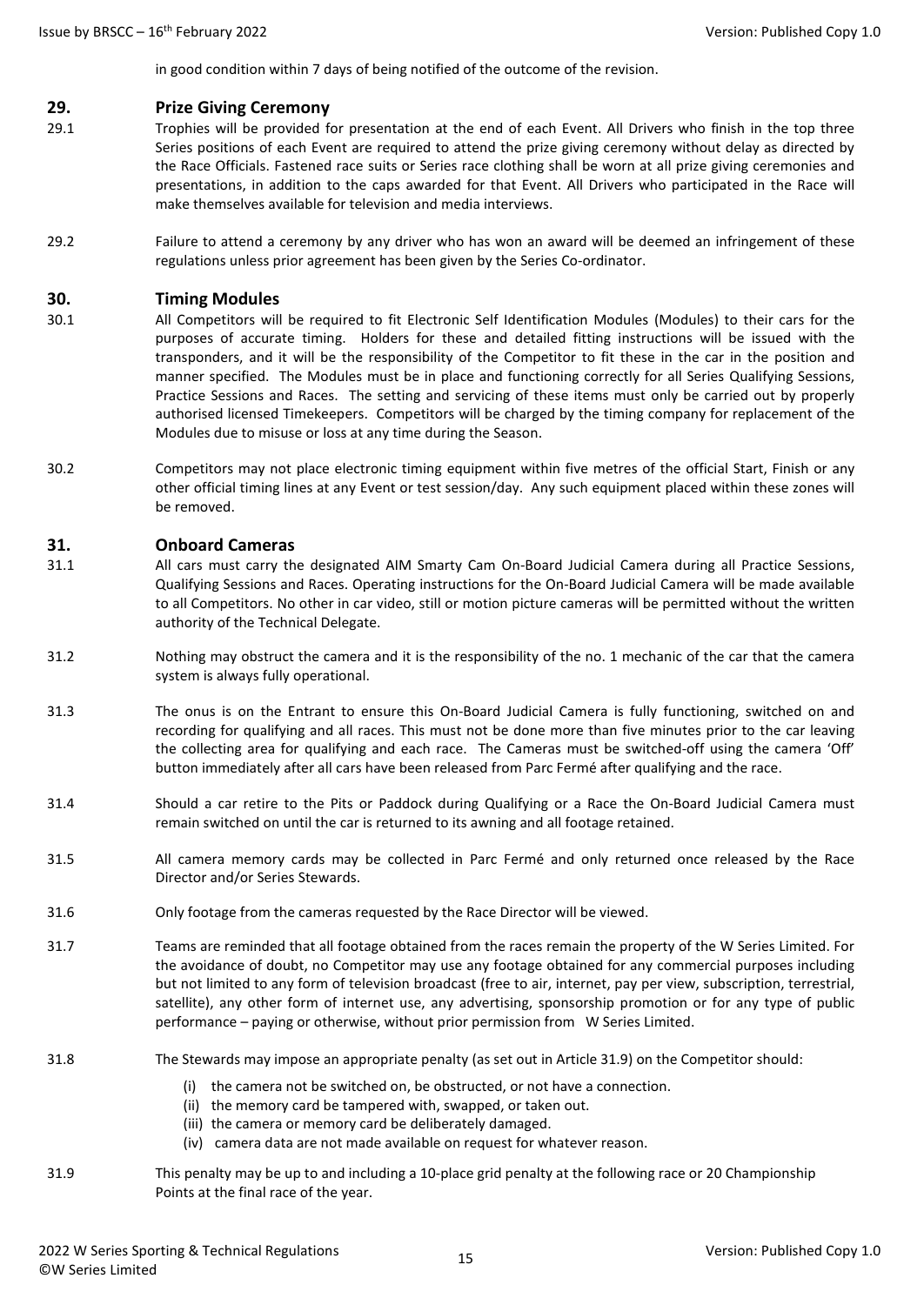## **32. Commercial Undertakings**<br>**32.1** The organisers reserve the right

- The organisers reserve the right to obtain support sponsorship for the Series usually by means of product for competitors. To qualify this may require fixing support logos on either side of the car.
- 32.2 W Series Limited will supply decals for vehicles and overall badges which are mandatory to display.
- 32.3 Drivers may be required to participate in promotional activities at certain race meetings.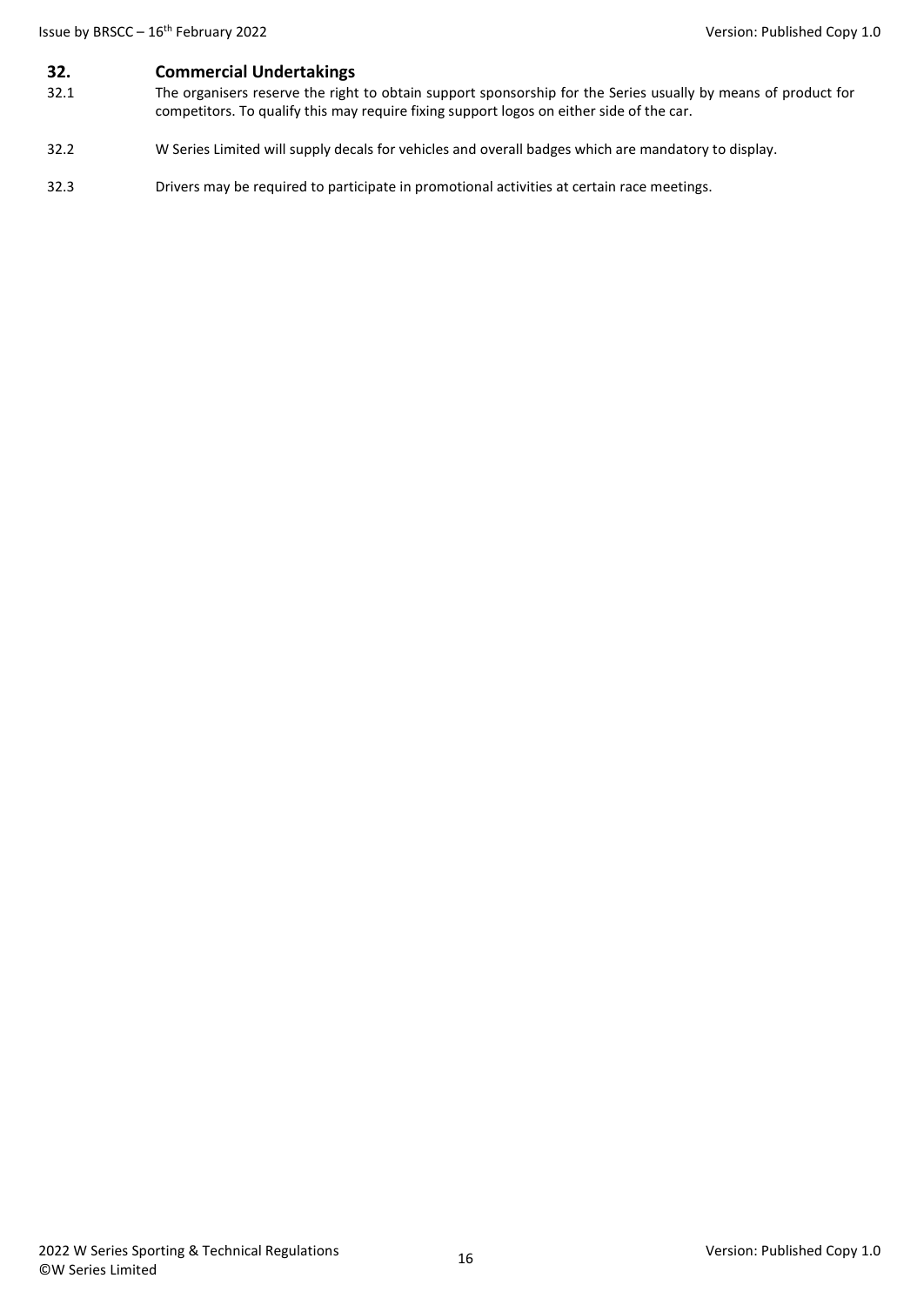### **TECHNICAL REGULATIONS**

### **33. Introduction**

The following Technical Regulations are set out in standard format, and it should be clearly understood that if the following texts do not clearly specify that you can do it, you should work on the principle that you cannot.

Once supplied, the car's components may not be modified in any way whatsoever except where specifically permitted by the Technical Regulations or with the written permission of the organisers after consultation with the manufacturer. Any such modifications will only be permitted if they are deemed absolutely necessary after a problem has been clearly identified. Specifications detailed in the User Manual and Parts Catalogue will take precedence.

Any breach of these Technical Regulations will be dealt with in accordance with these Regulations and the Code.

### **34. General Description**

34.1 The Tatuus F3 T-318, which shall comply with FIA's Appendix J (Article 275) and with the Regulation Documents defined in the car manufacturer user and parts manuals at all time, shall be the only car approved for racing in the Series, unless otherwise directed by W Series Limited during the Series. All components must be used as designed and fitted, and must be supplied and maintained exclusively by W Series.

### 34.2 **Examination of Vehicles**

The organisers (in addition to any other powers they may have under these Regulations) reserve the right before or after any race in the Series to designate any one or more of the competing cars for special eligibility scrutineering. Upon such election being made the competitor shall immediately place the car under the control of the organisers and be deemed to have permitted all such scrutineering, examination and testing as the organisers may reasonably require to undertake. The organisers have the right to examine the car at the circuit for such period as they may reasonably require and take fuel samples.

### **35. Safety Requirements**

35.1 Article 275 of Appendix J of the FIA International Sporting Code and Chapter III of Appendix L of the same will apply.

### 35.2 **Drivers Safety Kit**

All drivers' safety kit must be compliant with the FIA standards as listed in Appendix A of these Regulations.

### 35.3 **Crash Helmets**

Only Crash Helmets compliant with the following FIA standard may be used (also See Appendix A): FIA Standard 8860-2018-ABP

### 35.4 **Frontal Head Restraint**

The use of a Frontal Head Restraint device is mandatory and must be compliant with one of the following FIA standards (also See Appendix A): FIA Standard 8858-2002 FIA Standard 8858-2010

### 35.5 **Flame Resistant Clothing**

Drivers must wear flame resistant clothing in accordance with FIA Standard 8856-2000 or FIA Standard 8856-2018 and FIA Appendix L to the International Sporting Code. This includes flame resistant under-clothing (See Appendix A).

### 35.6 **Seat Belts**

Seat belts must be compliant with one of the FIA standards listed in Appendix A of these Regulations.

### 35.7 **Biometric or Physiological Monitoring Device**

Any biometric or physiological monitoring device worn by a competitor must comply with all current safety regulations and be declared to the Technical Delegate, who in conjunction with the Chief Medical Officer will make the final decision about its use. Any data recorded must be shared in full with the Technical Delegate and Medical Directors upon request.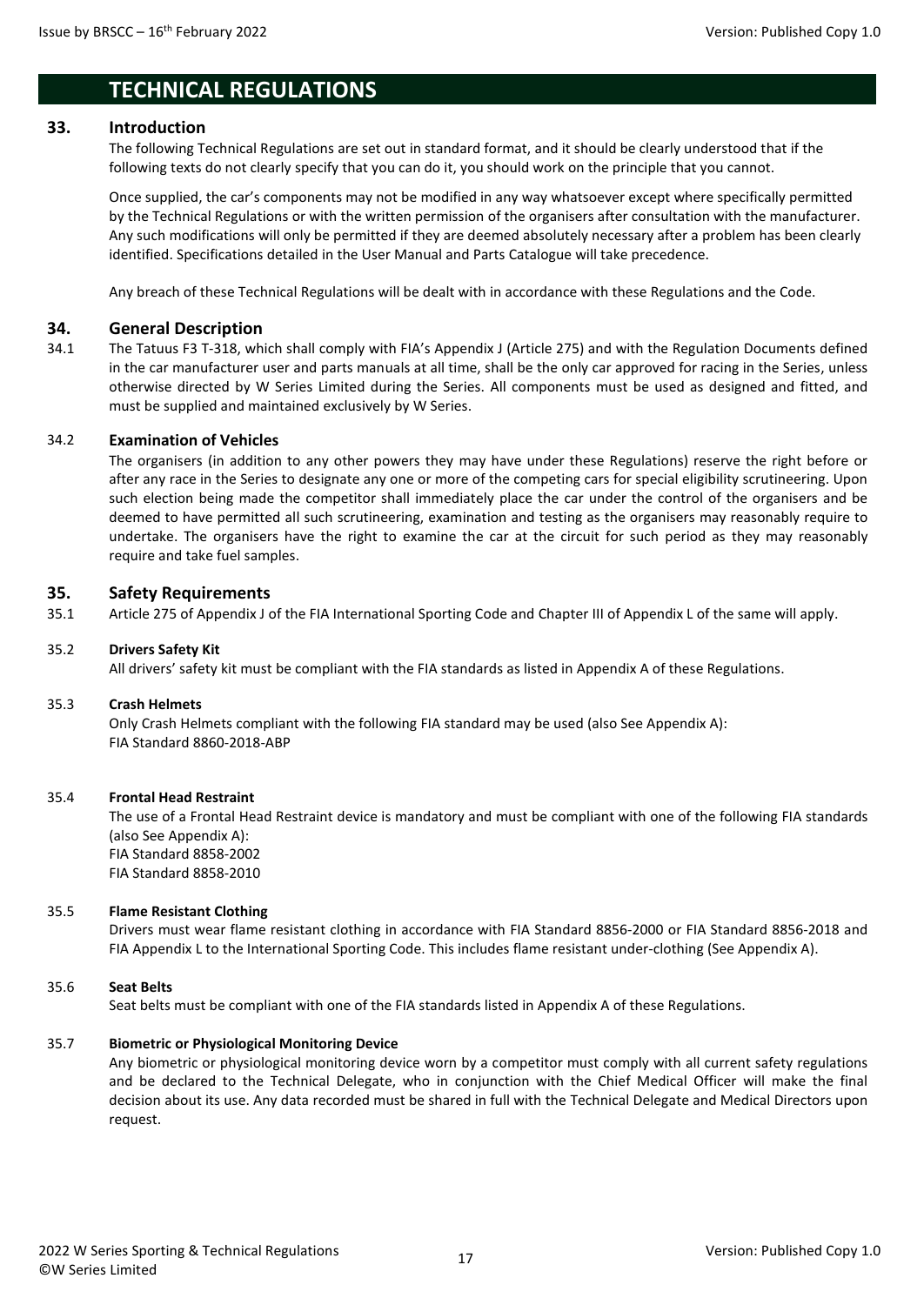### **General Technical Requirements and Exceptions**

### **36. Chassis**

- 36.1 In accordance with FIA F3 2018 Homologated Tatuus F3 T-318.
- 36.2 Spare cars are permitted. After initial scrutineering, spare cars, engines, and gearboxes, may be used but only in the case of accident or mechanical damage and subject to the Technical Delegate's approval. Following any such change, the car must be re-presented for scrutineering at an appropriate time before it is next used.
- 36.3 The decision whether a car has been repaired or changed will be taken by the Race Director, based upon a report by the Technical Delegate.
- 36.4 Any car which has passed initial scrutineering may not be removed from the confines of the circuit during the remainder of the Event.
- 36.5 Accident Data Recorder: All participating vehicles are mandated to mount the Accident Data Recorder acquisition system specified in the FIA Technical Regulations.
- 36.6 The W Series shall be responsible for ensuring that the Accident Data Recorder is in operating order and that the system is activated throughout the race weekend. The data obtained must be surrendered upon request by the Series Technical Delegate at any point in the Series or at any moment in a given race weekend.
- 36.7 W Series Limited has the right to record and retain any data gathered by the Series Officials from each car's on-board data recorders during each meeting and Official Test session and retains the right to use this data howsoever it chooses.
- 36.8 Competitors agree that the selected channels of data and video can be used by instructors appointed by the Series at the service of drivers' tutoring.
- 36.9 W Series Limited reserves the right to fit measuring equipment to ensure parity and compliance across all cars.

### **37. Bodywork**

Cars must conform to the dimensions laid out in the User Manual at all times.

### **38. Suspension**

- 38.1 Suspension and geometry settings may be changed provided the adjustment provided by the standard components is maintained and/or within margins as specified by the W Series Organising Committee.
- 38.2 No modification of any sort to any damper sub-component is permitted.

### **39. Transmission**

- 39.1 Gearbox ratios will be restricted and must comply from the range specified in the Sporting Regulations and User Manual.
- 39.2 All casings and gearbox components including shifter mechanisms must be of original manufacturer supply.
- 39.3 All cars must have a reverse gear operable any time during Event or test session by the driver when the engine is running.

### **40. Electrics**

40.1 Modifications to the original electrical system are forbidden and must conform to the User and Parts Manuals.

### **41. Brakes**

41.1 All brake components, including brake discs, callipers, pads, lines, hoses must remain consistent with the original specifications.

### **42. Wheels & Steering**

- 42.1 The mandatory front and rear wheels must be used.
- 42.2 The fixing will be via a single centre lock taper nut system.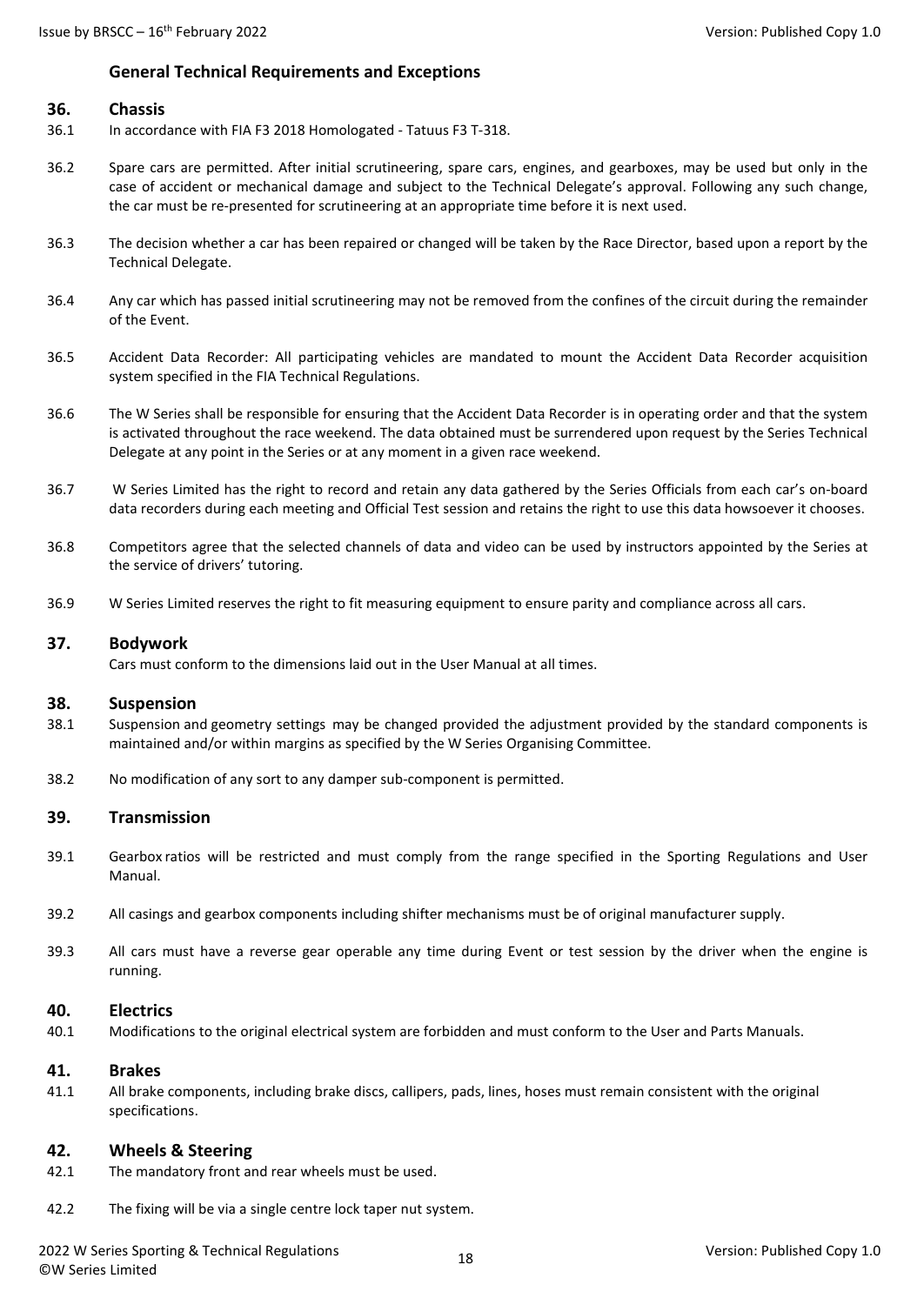- 42.3 A safety spring must be in place on the wheel nut throughout the event and must be replaced after each wheel change.
- 42.4 These springs must be painted dayglow red or orange.

### **43. Tyres**

43.1 Only the dry-weather tyres which have been supplied at that meeting by W Series Limited's nominated supplier. The following measurements and product number may be used throughout the meeting, as directed by the Race Operations Engineer:

| F200 - Slick Tyre - Front  | 230/560R13         |                        |  |
|----------------------------|--------------------|------------------------|--|
| Tyre size                  |                    | F200                   |  |
| <b>Permitted Rim</b>       |                    | $9.5'' \approx 10.5''$ |  |
| Optimum Rim (Measuring)    |                    | 8.5''                  |  |
| Tread Width (mm)           |                    | 230                    |  |
| Section Width (mm)         |                    | 282                    |  |
| Overall Diameter (mm)      | 551                |                        |  |
| Overall Circumference (mm) | 1731               |                        |  |
| Revolutions/km             | 599.3              |                        |  |
| Recommended Inflation      | $1.1 \approx 1.2$  |                        |  |
| Pressure (bar)             | $1.5 \approx 1.6$  |                        |  |
| <b>Recommended Camber</b>  | $-2.5 \approx 3.5$ |                        |  |
| <b>Recommended Toe</b>     | <b>20' OUT</b>     |                        |  |

| F200 - Slick Tyre - Rear   | 280/580R13         |                         |  |
|----------------------------|--------------------|-------------------------|--|
| Tyre size                  |                    | F200                    |  |
| <b>Permitted Rim</b>       |                    | $11.5'' \approx 12.5''$ |  |
| Optimum Rim (Measuring)    |                    | 12.0''                  |  |
| Tread Width (mm)           |                    | 280                     |  |
| Section Width (mm)         |                    | 335                     |  |
| Overall Diameter (mm)      | 572                |                         |  |
| Overall Circumference (mm) | 1797               |                         |  |
| Revolutions/km             | 577.3              |                         |  |
| Recommended Inflation      | $1.1 \approx 1.2$  |                         |  |
| Pressure (bar)             | $1.5 \approx 1.6$  |                         |  |
| <b>Recommended Camber</b>  | $-2.0 \approx 2.5$ |                         |  |
| Recommended Toe            | $10'$ IN           |                         |  |

43.2 Only the wet-weather tyres which have been supplied at that race weekend by W Series Limited's appointed supplier, and have the following measurements and product number may be used throughout the race weekend, as directed by the Race Operations Engineer:

| Z217 Rain Tyre             |      | 230/560R13          | 280/580R13              |
|----------------------------|------|---------------------|-------------------------|
| Tyre size                  |      | Z217                | Z217                    |
| <b>Permitted Rim</b>       |      | $9.5'' \sim 10.5''$ | $11.5'' \approx 12.5''$ |
| Optimum Rim (Measuring)    |      | 10.0"               | 12.0''                  |
| Tread Width (mm)           |      | 230                 | 280                     |
| Section Width (mm)         |      | 282                 | 335                     |
| Overall Diameter (mm)      |      | 556                 | 576                     |
| Overall Circumference (mm) |      | 1747                | 1810                    |
| Revolutions/km             |      | 593.9               | 573.3                   |
| Recommended Inflation      | Cold | $1.2 \approx 1.3$   | $1.2 \approx 1.3$       |
| Pressure (bar)             | Hot  | $1.5 \approx 1.6$   | $1.5 \approx 1.6$       |
| <b>Recommended Camber</b>  |      | $-2.5 \approx 3.5$  | $-2.0 \approx 2.5$      |
| <b>Recommended Toe</b>     |      | <b>20' OUT</b>      | $10'$ IN                |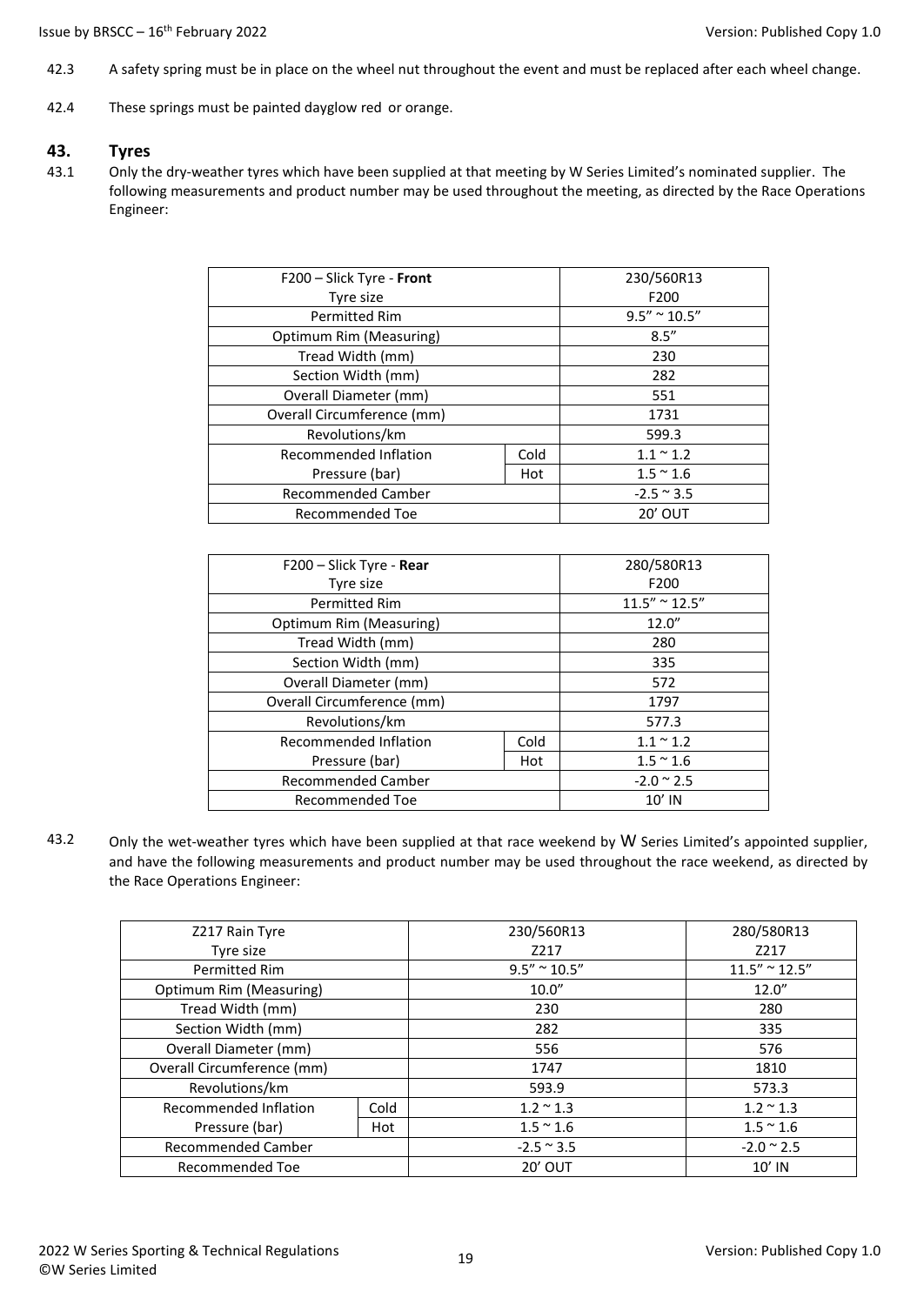- 43.3 Subject to Art. 43.6 below each car will be allocated two sets of dry weather tyres and two sets of wet weather tyres for each event. However, the W Series Organising Committee reserve the right to increase this allocation for safety reasons should the need arise.
- 43.4 Competitors are responsible for nominating the tyres to be used by them at each Event in accordance with the Supplementary Regulations for that Event.
- 43.5 Tyres that have been approved by the Technical Delegate (or their nominated deputy) but are subsequently inadvertently damaged or punctured may only be substituted with a nominated spare tyre after consultation with the Technical Delegate. Each competitor may use up to 6 replacement tyres in the Season to cover accidental damage as detailed above. Two sets of tyres will be available in the Pit Lane during each Race for use in the case of emergency pit stops.
- 43.6 The organisers reserve the right to amend these specifications.

### **44. Minimum Weight Limit**

- 44.1 The minimum weight of the car at any time during competition shall be 590kg.
- 44.2 The minimum weight of the car plus driver at any time during competition shall be 672kg.
- 44.3 It is mandatory for all competitors to attend any pre-race driver weighing's, wearing their full race attire and carrying their helmet and Frontal Restraint System at the time/venue defined in the Pre-Event Information Bulletin.

### **45. Fuel Tank/Fuel**

- 45.1 Fuel tank and location are as per user and parts manuals.
- 45.2 The Series fuel will be a specification fuel supplied by the nominated supplier. The use of this Series fuel is mandatory during all Official Testing, Qualifying and Races.
- 45.3 It is not permitted to inject or use any fuel or additive other than that specified in these Regulations.
- 45.4 Fuel samples may be taken at any time during or after Official Testing, qualifying or races to be analysed for conformity.
- 45.5 The organisers reserve the right to nominate an alternative fuel in the event of force majeure.
- 45.6 No refuelling, or removal of fuel, is permitted during:
	- a) any Practice;
	- b) Qualifying Session;
	- c) the Race; or
	- d) at any time prior to the completion of post-qualifying or post-race scrutineering.

### **46. Silencing**

46.1 The noise generated by the car must not exceed 110dB(A).

Engine noise will be assessed in the following ways:

- a) The measuring point will be at a distance of 50cm from and at an angle of 45° to the exhaust outlet.
- b) The height of the microphone will be between 40---60cm from the ground.
- c) The noise meter will be tuned to "slow".
- d) Measurements will be taken with the filter "A".
- e) The clutch pedal must be actuated in order to prevent the gearbox from rattling.
- f) The engine speed must be set at three-quarters of the maximum rpm.

### **47. Competition Numbers/Decals**

- 47.1 Competition numbers as supplied by W Series must be displayed at all times.
- 47.2 Branding supplied by the W Series Limited must be displayed in the areas as specified in the Race Car Series Livery Positions Document. Failure to adhere to this regulation will be deemed to be a breach of these Regulations and may result in loss of Series points.